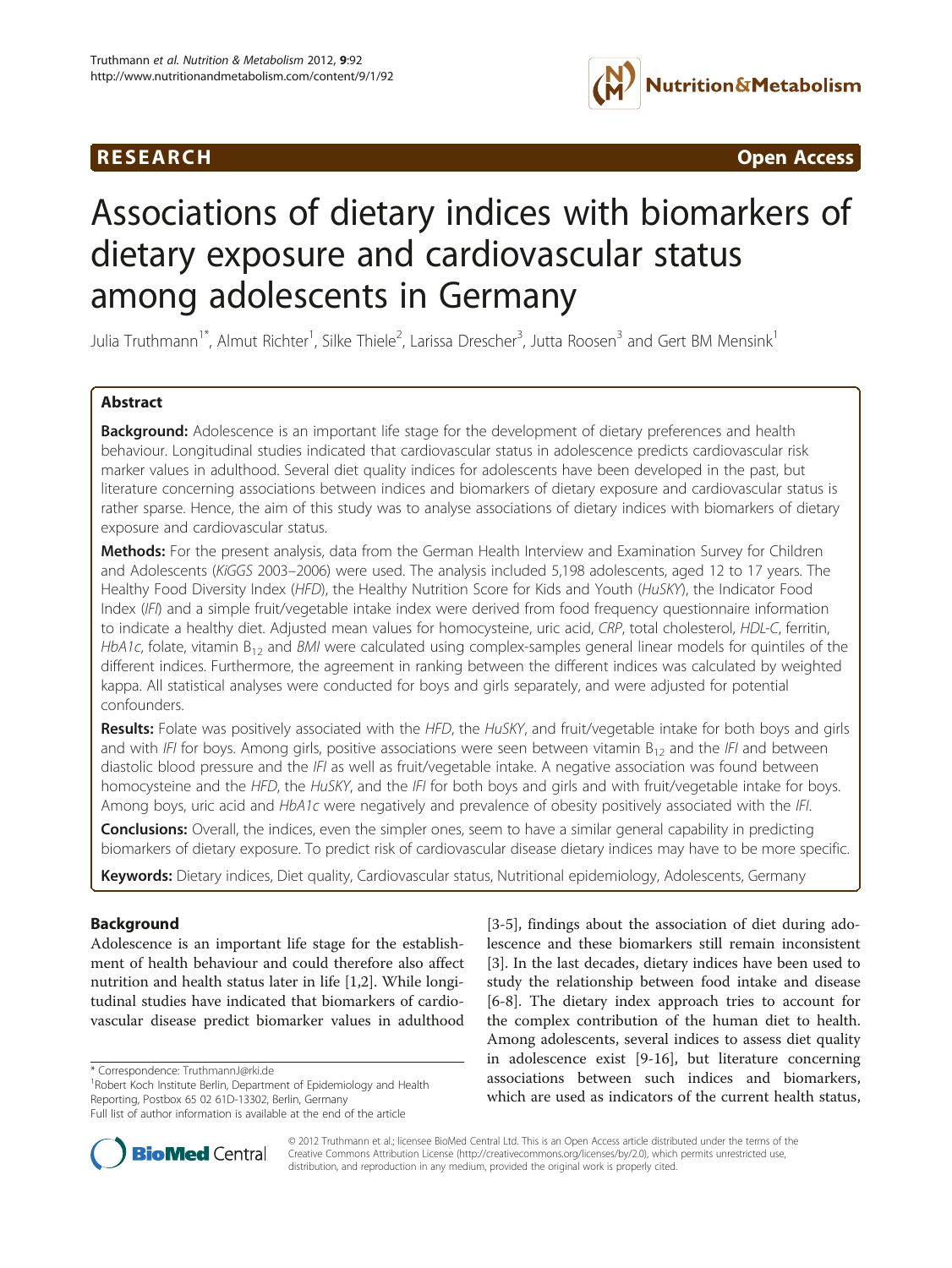are rather sparse [[17,18\]](#page-12-0). During the last years we developed several dietary indices, intended to reflect a healthy diet on basis of food based dietary guidelines for German children and adolescents [\[19\]](#page-12-0): the Healthy Food Diversity Index (HFD) [\[20\]](#page-12-0), the Healthy Nutrition Score for Kids and Youth (HuSKY) [[21](#page-12-0)], and the Indicator Food Index (IFI) [\[22\]](#page-12-0). Since the intake of fruits and vegetables is used as an indicator for a healthy diet in the national health monitoring in Germany, a simple index of fruit/vegetable intake was also developed. The aim of this study was to analyse the associations of these dietary indices with biomarkers of dietary exposure and cardiovascular status among adolescents in a nationally representative sample of German adolescents. Furthermore, the strength of the associations with biomarkers was compared for the mentioned indices.

## Methods

## Study design and study population

The nationally representative German Health Interview and Examination Survey for Children and Adolescents (KiGGS) was performed between 2003 and 2006 by the Robert Koch Institute. The aim of the KiGGS survey was to collect comprehensive data on the health status of children and adolescents aged 0 to 17 years. Participants were enrolled in two steps, in the first step, 167 sample points were randomly drawn stratified by federal state and community size. In the second step, participants were randomly selected from local population registries stratified by age. Children and adolescents with a migration background were also included. The final net sample included 17,641 participants, who lived in Germany [[23\]](#page-12-0). The survey was approved by the German federal data protection office and by the ethics committee of Charité - University Medicine Berlin. Participants were informed in detail about the study objectives, interview and examination procedures as well as the handling of data records and analysis under pseudonymous conditions, and gave their written consent. Design and methods are described in detail elsewhere [[24\]](#page-12-0).

## Data collection and adaption of study variables

KiGGS includes several physical examinations, conducted by trained staff, among them blood pressure, body height and body weight measurements. Systolic and diastolic blood pressure (BP) were measured using an automated oscillometric device at an interval of two minutes. The arithmetic mean of two consecutive measurements was used for the analysis. Body height was measured according to a standardized protocol to the nearest 0.1 cm using a portable stadiometer. Body weight was measured in underwear to the nearest 0.1 kg with an electronic scale [\[24\]](#page-12-0). Since the body mass index (BMI) is dependent on growth related changes in body

composition, a relative measure of BMI is more appropriate for adolescents. Therefore, BMI z-scores of the body mass index percentiles were calculated according to Schaffrath Rosario et al. [[25\]](#page-12-0). For the analysis of biomarkers, blood samples were collected, separated into aliquots, frozen and stored at −40°C [\[26](#page-12-0)]. The fasting period was documented for every participant. To assess the usual intake of selected foods, a Food Frequency Questionnaire (FFQ) was used [[27\]](#page-12-0). An energy intake index was calculated, summarising the multiplied amounts and mean energy contents of the FFQ items. Health-related behaviour like alcohol consumption, physical activity and smoking status of the participants were assessed with a self-administered questionnaire. Medication and supplement use of adolescents during the last seven days were determined with a standardised interview conducted by a physician [[28\]](#page-12-0). Additionally, parents were asked about their income, occupational status and education. With this information a family socio-economic status index was calculated as described previously [\[29\]](#page-13-0).

## Biochemical measures

In this study associations of dietary indices with biomarkers of long term nutrition were analysed. These biomarkers were selected from the biomarkers available for the study population. Since dietary indices are used to evaluate the accordance of an individual's diet with nutritional recommendations, a positive association with biomarkers of dietary exposure (ferritin, HbA1c, folate, vitamin  $B_{12}$ ) was expected. Biomarkers of cardiovascular status (homocysteine, uric acid, C - reactive protein, total cholesterol, high-density lipoprotein cholesterol) were selected, which are predictive for levels in adulthood [[2\]](#page-12-0). Homocysteine was determined with fluorescent particle immunoassay (Axsym; Abbott, Wiesbaden, Germany). Uric acid was determined by the uricase-PAP method (Hitachi 917; Roche, Mannheim, Germany). Total cholesterol was analysed using an enzymatic assay (cholesterol oxidase-PAP method) produced by Roche. High-density lipoprotein cholesterol (HDL-C) was determined directly with a homogenous enzymatic colorimetric assay (Roche). Serum C-reactive protein (CRP) was measured by Immunoturbidimetry (Hitachi 917). During the course of the survey the reagent produced by SCIL (Martinsried, Germany) was replaced by Roche. Due to parallel measurement, data derived with the SCIL reagent could be converted into a CRP value that corresponds with the new method. Serum vitamin  $B_{12}$ , serum ferritin, and serum folate were measured by electrochemi luminescence immunoassay (Elecsys E2010; Roche). During the survey, the method for determination of folate was changed by the manufacturer. In the present analysis data obtained with both methods were analysed separately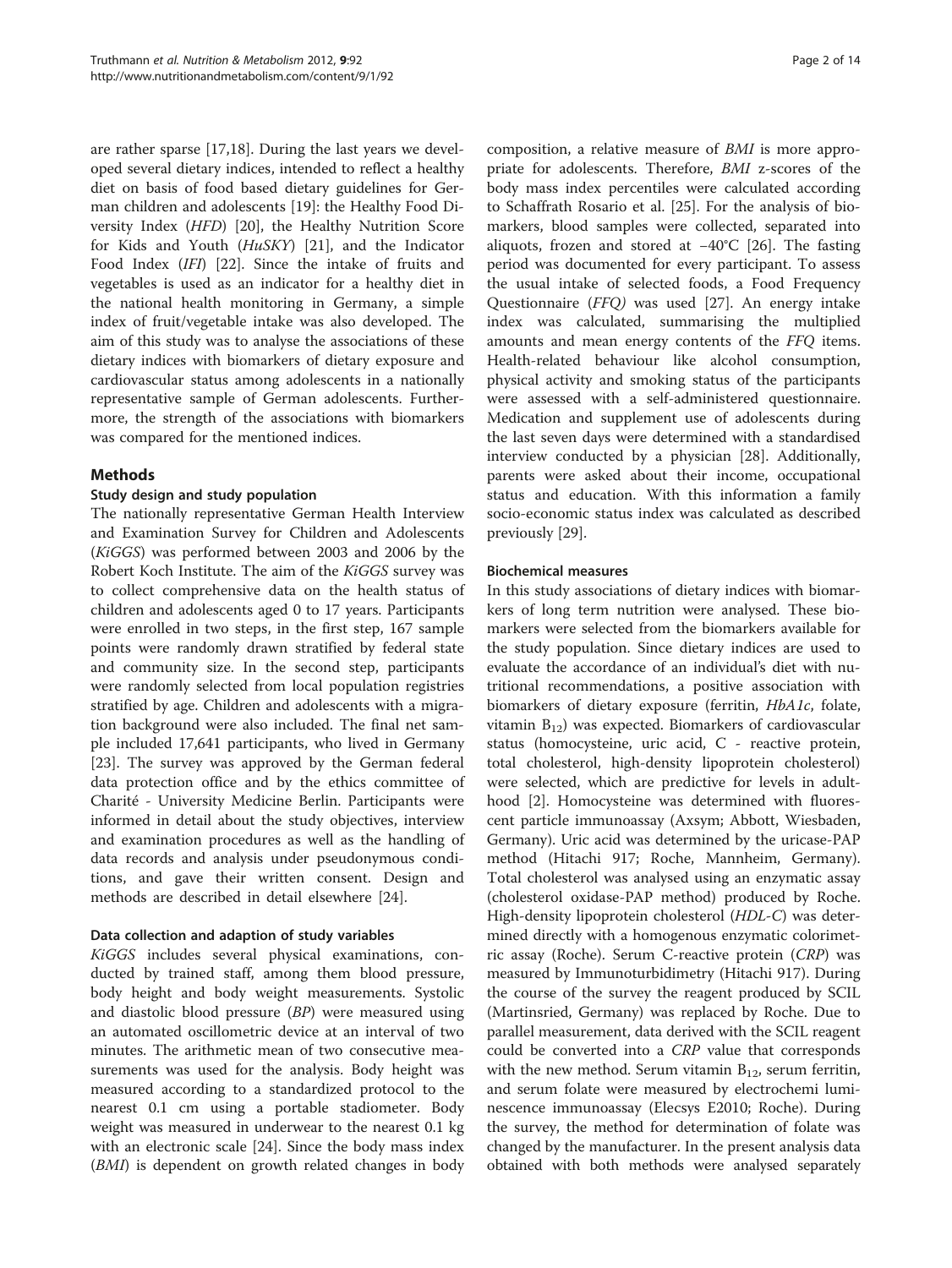(first/second period), since conversion of the data was not feasible. HbA1c was analysed using high-performance liquid chromatography (Diastad; Biorad, Munich, Germany). Biochemical measures in the KiGGS study were described in detail elsewhere [\[26](#page-12-0)].

## Dietary assessment and construction of dietary indices

Usual consumption of several food groups during the "last few weeks" was assessed using a self-administered, semi quantitative FFQ [[27](#page-12-0)]. The questionnaire was developed by the Robert Koch Institute and includes 45 food items. The frequency of consumption was assessed within ten categories, similar for all food items: never, once a month, two to three times a month, one to two times a week, three to four times a week, five to six times a week, one time per day, two to three times a day, four to five times a day, more than five times a day. In addition, participants had to estimate the usual portion size of the food item, which was given in five item specific categories. Several pictures were used to illustrate the portion sizes. The FFQ and a covering letter were sent by postal mail to the participants, several weeks prior the examination visit. The first page of the FFQ provides instructions about the completion of the questionnaire. Additionally, a telephone hotline was offered for any support in completing the questionnaire. At the examination visit the questionnaire was checked for completeness, and further support was offered. The FFQ was validated in comparison to the dietary history method DISHES and showed fair to moderate ranking validity for most food items (Spearman correlation coefficients from .35 to .69 with most values above .5), except for pasta/rice (.22) and white bread (.31) [\[30](#page-13-0)]. The validity of the FFQ is comparable to other FFQs for adolescents [\[30\]](#page-13-0).

The food based dietary guidelines "Optimized Mixed Diet" (OMD) were developed to facilitate the adoption of a healthy diet to children and adolescents. The concept was described in detail elsewhere [\[19](#page-12-0)]. For this study, three dietary indices were selected, since these were developed especially for children and adolescents in Germany, taking into account the OMD recommendations. While the Healthy Nutrition Score for Kids and Youth (HuSKY) and the Indicator Food Index (IFI) were originally developed for KiGGS, the Healthy Food Diversity Index (HFD) was initially developed for adults and then adapted to adolescents. Additionally, for this study, a simple index of fruit and vegetable intake was calculated to compare with the more complex ones, since in the German national health monitoring these food groups are used as a main indicator of a healthy diet. For all dietary indices an increasing score is associated with a healthier diet.

#### Healthy Nutrition Score for Kids and Youth (HuSKY)

The HuSKY was developed for the KiGGS study to compare eating habits of children and adolescents with the OMD guidelines [[19\]](#page-12-0). To develop the index, 38 FFQ items were aggregated into eleven food groups corresponding to the guidelines [[21](#page-12-0)]. Then, the ratio of food intake to food intake recommendation was calculated for each food group. On base of the sex and age-specific guidelines the ratio was allocated with points. For most food groups, intakes below the recommendation were proportionally allocated up to 100 points. If participants exceed the double recommended amount, points were proportionally subtracted from 100. The points of all food groups were summarized and afterwards, the HuSKY was standardized on a scale from 0 to 100. The HuSKY offers a valuable instrument to evaluate overall eating habits in a population, but is not intended to assess specific aspects of dietary behaviour in detail.

## Healthy Food Diversity Index (HFD)

The HFD was originally developed for the German Nutrition Survey (GeNuS) of 1998 among adults to assess the food diversity and the health value of an individual diet [[20\]](#page-12-0). It considers three aspects: the number, distribution, and health value of all consumed foods. The index increases when the variation in food intake becomes healthier. Therefore the Berry-Index [[31\]](#page-13-0), which was applied in economic food diversity studies, was multiplied by a food-specific health factor based on the food consumption guidelines of the German Nutrition Society [[32\]](#page-13-0). For our study, the HFD was adapted to adolescent's diet. The intake of 41 FFQ items was used to calculate the index score. The food specific health factors were calculated according to the OMD guidelines [\[19\]](#page-12-0). Higher values of the HFD reflect a healthier diet. The consideration of both diversity and dietary recommendations seems to be the advantage of the HFD.

#### Indicator Food Index (IFI)

A further, relatively simple index was developed previously in the research group [\[22\]](#page-12-0). Consumption of seven food groups of the KiGGS FFQ (fruits, vegetables, brown bread, soft drinks, fast food, chocolate, and salty snacks) was used as an indicator of a favourable or unfavourable diet. Therefore, frequency of each food group intake was categorized as healthy (2 points), neutral (1 point) and unfavourable (0 points). The points were defined using dietary guidelines and as a consensus of nutrition experts during a dietary indices expert meeting at a KiGGS symposium. By adding the points of all seven indicator food items an index with a scale from 0 to 14 was calculated. A score from 0 to 5 points was rated as an unfavourable, 6 to 10 points as a neutral and 11 to 14 points as a favourable diet. It should be emphasized, that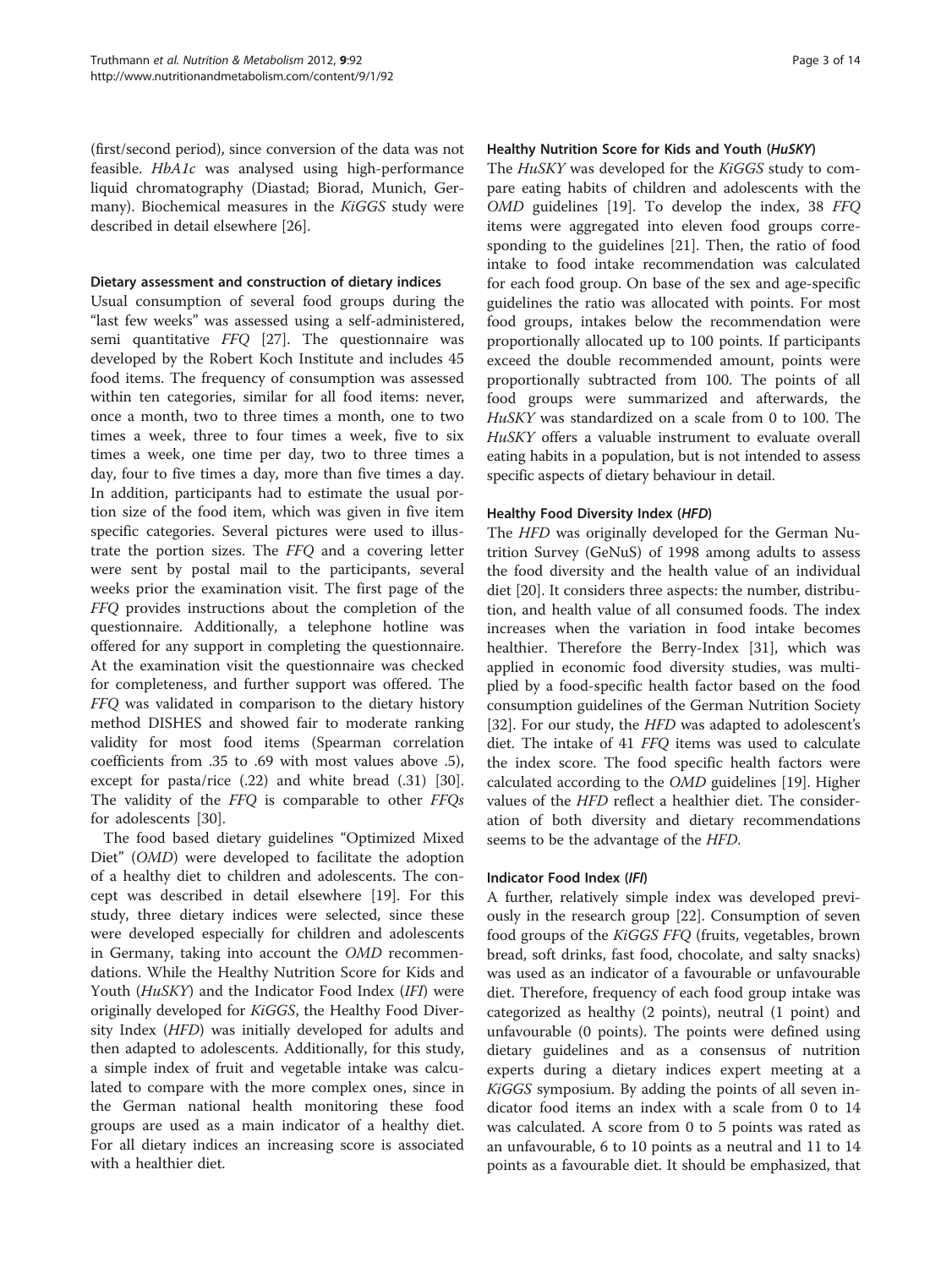this index covers only a few foods and therefore reflects only a selected proportion of the diet and not an overall dietary pattern. Furthermore, in comparison with HFD and HuSKY the estimation of health values for single food groups is relatively simple.

#### Fruit/vegetable intake

As part of the continuous national health monitoring, the Robert Koch Institute regularly conducts telephone health interview surveys in representative samples of the German adult population (GEDA) [[33](#page-13-0)]. Since the number of questions in a telephone interview is limited, only questions concerning the consumption of fruits, vegetables and fruit/vegetable beverages were included. These items can be used to build a simple indicator for a healthy diet but not to represent the general diet [\[34](#page-13-0)]. For the present study, a similar fruit/vegetable index was calculated to compare it with the more complex dietary indices. Standardised portions per day were calculated for six FFQ items (cooked, raw, frozen and tinned vegetables; fresh and tinned fruits). Subsequently, the portions were summarised. According to the nutritional recommendations of the German Nutrition Society up to one portion juice per day was added to fruit and vegetable consumption [\[32\]](#page-13-0).

#### Statistical analysis

For the present analyses we excluded participants without blood samples (N=292) and those, who did not completed the FFQ (N=263). Furthermore, pregnant participants were excluded from the analyses (N=2). Overall, out of 5,755 KiGGS participants our analyses included 5,198 participants. To avoid bias by medication use we excluded participants with diabetes and antidiabetic medication in the analyses for glycohaemoglobin (HbA1c; N=77). Furthermore, we excluded participants who used oral contraceptives in the analyses of serum lipids (N=432) and those who used oral contraceptives and antihypertensive medication in the analyses of blood pressure (N=468).

The sample of the KiGGS study was drawn by a clustered and stratified design, therefore all analyses were performed with complex-samples procedures of SPSS version 18.0 (SPSS Inc., Chicago, Illinois, USA). Since sex differences in dietary habits and pubertal status may be expected in this age group, we conducted separate analyses for boys and girls. To enhance representativeness for the German population structure, statistical analyses were weighted. For the comparison of the different dietary indices, scores were grouped into quintiles. Consequently the interpretation of the scales was similar for the indices, with higher quintiles indicating a healthier diet. The biomarkers values were generally not normally distributed. After a log transformation a normal

distribution was also not achieved for all biomarkers but the results of the models did not change. Therefore the untransformed data are presented. Mean values of biomarkers with 95% confidence intervals were calculated according to quintiles of dietary indices, using complexsamples general linear model (CSGLM), and tested for trends. Additionally, regression coefficients for the association between biomarkers and indices were calculated by including the ranked index score as a continuous variable. All analyses were stratified for sex and adjusted for age (continuous), energy intake (continuous), BMI zscores (continuous), alcohol consumption (yes, no), season of data collection (spring, summer, autumn, winter), physical activity (every day, 3–5 times/week, 1–2 times/ week, 1–2 times/month, never), smoking status (yes, no), and family socio-economic index (low, medium, high status). The prevalence of obesity [\[35\]](#page-13-0) was calculated for each quintile of the dietary indices. A trend test was conducted by logistic regression analysis, including the ranked index score as a continuous variable. Cronbach's alpha [[36](#page-13-0)], which is a function of the correlation and the number of items in a scale [[37\]](#page-13-0), was calculated to estimate the internal consistency of the dietary indices. The degree of agreement in ranking classification of the dietary indices was evaluated with calculation of the weighted kappa coefficient ( $\kappa_w$ ) using the formula [\[38](#page-13-0)]:

$$
\kappa_w = \frac{O_w - C_w}{1 - C_w}
$$

A cross table (5x5) of frequencies was calculated to derive the observed proportion of agreement  $(O_w)$  and the expected proportion of agreement by chance  $(C_w)$ . The weighting factors were 1 for complete agreement, .75 for people differing one category, .5 for people differing two categories, .25 for people differing three categories, and 0 for complete disagreement. P-values less than .05 and non-overlapping 95% confidence intervals were considered statistical significant.

## Results

The study population is presented in Table [1](#page-4-0) and includes boys  $(N=2,646)$  and girls  $(N=2,552)$  in nearly equal proportions. The mean age of all participants was 15.1, with a standard deviation of 1.7. Mean dietary index scores for girls were significantly higher than for boys, while energy intake for girls was lower than for boys. The prevalence of overweight and obesity was similar for both sexes. Alcohol consumption was significantly higher for boys than for girls, while smoking activity was similar for boys and girls. More boys (65%) than girls (42%) were physical active more than two times per week. Nearly 25% had a low or high socioeconomic status and 50% had a medium socio-economic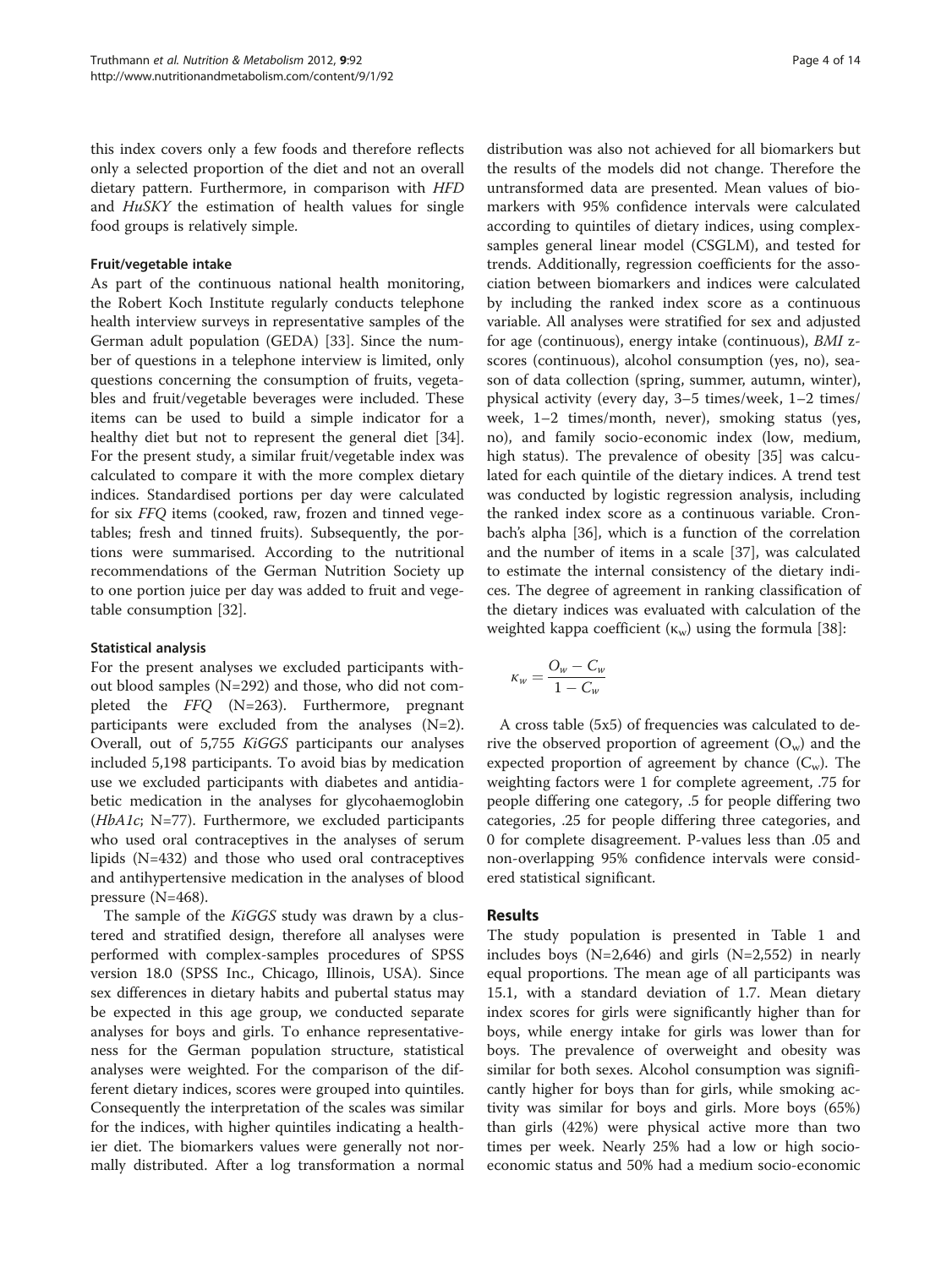|                                  | All participants<br>$N = 5,198$ | <b>Boys</b><br>$N = 2,646$ | Girls<br>$N = 2,552$     |
|----------------------------------|---------------------------------|----------------------------|--------------------------|
| Age                              | 15.1                            | 15.1 (15.0-15.1)           | 15.1 (15.0-15.1)         |
| Energy intake                    | 2,871                           | 3,150<br>$(3,089-3,211)$   | 2,582<br>$(2,529-2,634)$ |
| Index scores                     |                                 |                            |                          |
| <b>HFD</b>                       | 0.51                            | $0.49(0.48-0.49)$          | $0.54(0.53 - 0.54)$      |
| <b>HuSKY</b>                     | 53.1                            | 51.8 (51.4-52.2)           | 54.5 (54.1-54.9)         |
| IFI                              | 9.03                            | 8.58 (8.49-8.66)           | 9.50 (9.41-9.58)         |
| Fruit/vegetable intake           | 3.30                            | 3.02 (2.90-3.11)           | 3.59 (3.48-3.72)         |
| Obesity status (%) <sup>\$</sup> | 17.2                            | 17.2 (15.8-18.7)           | 17.2 (15.8-18.7)         |
| Overweight                       | 9.2                             | $9.4(8.4-10.6)$            | $9.0(7.9-10.1)$          |
| Obese                            | 8.0                             | 7.8 (6.8-8.9)              | $8.2$ (7.2-9.3)          |
| Alcohol<br>consumption (%)       | 22.9                            | 29.0 (27.3-30.7)           | 16.5 (15.1-18.0)         |
| Smoking (%)                      | 22.5                            | 22.3 (20.7-23.9)           | 22.7 (20.8-23.9)         |
| Physical activity (%)            |                                 |                            |                          |
| Every day                        | 21.6                            | 27.1 (25.5-28.9)           | 15.8 (14.4-17.2)         |
| 3-5times/week                    | 32.2                            | 37.9 (36.1-39.8)           | 26.2 (24.5-27.9)         |
| 1-2times/week                    | 30.6                            | 25.2 (23.6-26.9)           | 36.2 (34.4-38.1)         |
| 1-2times/day                     | 5.5                             | $3.8(3.1-6.4)$             | $7.3(6.4 - 8.4)$         |
| Never                            | 10.1                            | $5.9(5.0-6.9)$             | 14.5 (19.1-22.2)         |
| SES (%) <sup>\$\$</sup>          |                                 |                            |                          |
| Low                              | 25.8                            | 25.9 (24.3-27.6)           | 25.7 (24.0-27.4)         |
| Medium                           | 48.1                            | 47.6 (45.7-49.5)           | 48.7 (46.8-50.6)         |
| High                             | 26.0                            | 26.5 (24.8-28.2)           | 25.6 (24.0-27.4)         |
| Season (%)                       |                                 |                            |                          |
| Spring                           | 21.9                            | 22.4 (20.8-24.0)           | 21.4 (19.9-23.1)         |
| Summer                           | 21.8                            | 21.8 (20.3-23.4)           | 21.8 (20.2-23.4)         |
| Autumn                           | 30.3                            | 30.2 (28.5-32.0)           | 30.3 (28.5-32.1)         |
| Winter                           | 26.0                            | 25.6 (24.0-27.3)           | 26.5 (24.8-28.2)         |

<span id="page-4-0"></span>Table 1 Sample characteristics stratified for sex (mean values or percentages and 95% CI)\*

Abbreviation: CI (Confidence interval), HFD (Healthy Food Diversity Index), HuSKY (Healthy Nutrition Score for Kids and Youth), IFI (Indicator Food Index), SES (Socio-economic status).

\*Non-overlapping 95% confidence intervals were considered statistical significant.

 $\frac{1}{2}$ calculated according to Kromeyer-Hauschild et al. [35].

<sup>\$\$</sup>calculated according to Winkler and Stolzenberg [[29\]](#page-13-0).

status. The survey was conducted during all seasons with some more examinations in autumn (30%) and winter (26%).

#### Dietary indices and biomarkers of dietary exposure

The association of dietary indices with biomarkers of dietary exposure for girls are presented in Table [2](#page-5-0). Mean values of folate increased for increasing quintiles of the HFD (p=.010/<.001) and the fruit/vegetable intake (p=.017/.044) in both study periods. For the HuSKY, mean values of folate increased only in the second study period. The mean value of vitamin  $B_{12}$  increased across increasing quintiles of the  $IFI$  (p=.003). The association

of dietary indices with biomarkers of dietary exposure for boys are presented in Table [3](#page-6-0). Borderline significant decreasing HbA1c values were observed across increasing quintiles of the  $IFI$  (p=.049). Mean values of folate increased across increasing quintiles for all indices, within the first study period. The strongest association showed the  $IFI$  (p=.006). The results for the second study period showed only in tendency a linear association between folate and the indices.

#### Dietary indices and biomarkers of cardiovascular status

The association of dietary indices with biomarkers of cardiovascular status for girls are presented in Table [4](#page-7-0). Mean values of homocysteine decreased across increasing quintiles of the HFD, the HuSKY, and the IFI. The strongest association was observed for the HuSKY  $(p=.007)$  and the *IFI* ( $p=.027$ ). Mean values of *CRP* decreased significantly across increasing quintiles for the IFI ( $p=.007$ ). Mean values of the diastolic  $BP$  increased significantly across increasing quintiles of the IFI  $(p=.018)$  and fruit/vegetable intake  $(p=.046)$ . The association of dietary indices with biomarkers of cardiovascular status for boys are presented in Table [5.](#page-9-0) Mean values of homocysteine decreased across increasing quintiles of the HFD, the HuSKY, the IFI, and fruit/vegetable intake. The strongest associations were found for the *IFI* (p=.001). Additionally, mean values of uric acid decreased for increasing quintiles of the  $HFD$  (p=.001) and the IFI (p<.001). Mean values of CRP decreased significantly across increasing quintiles for the HuSKY (p=.034).

Table [6](#page-10-0) shows the prevalence of obesity according to quintiles of dietary indices stratified for sex. There is a tendency to higher percentages of obesity for higher quintiles of dietary indices. Only for the IFI among boys, the trend was significant.

The values of Cronbach's alpha are similar for the  $H \mu S KY$  (.81) and  $HFD$  (.80), while values for fruit/ vegetable intake  $(.67)$  and *IFI*  $(.62)$  are somewhat lower. To compare ranking agreement of the dietary indices weighted kappa coefficients were calculated. Most indices showed coefficients between .30 and .35 in ranking of participants. The HuSKY index and fruit/vegetable intake showed the highest agreement ( $\kappa_{w}$ =.42). Spearman's correlation coefficients showed similar results (data not presented).

## **Discussion**

Among German adolescents, the higher quintiles of the HFD, HuSKY, IFI and fruit/vegetable intake were associated with a more favourable biomarker profile, including higher ferritin, higher folate, higher vitamin  $B_{12}$ ; lower HbA1c, lower homocysteine, lower uric acid and lower CRP mean values. Most significant associations between dietary indices and biomarkers were observed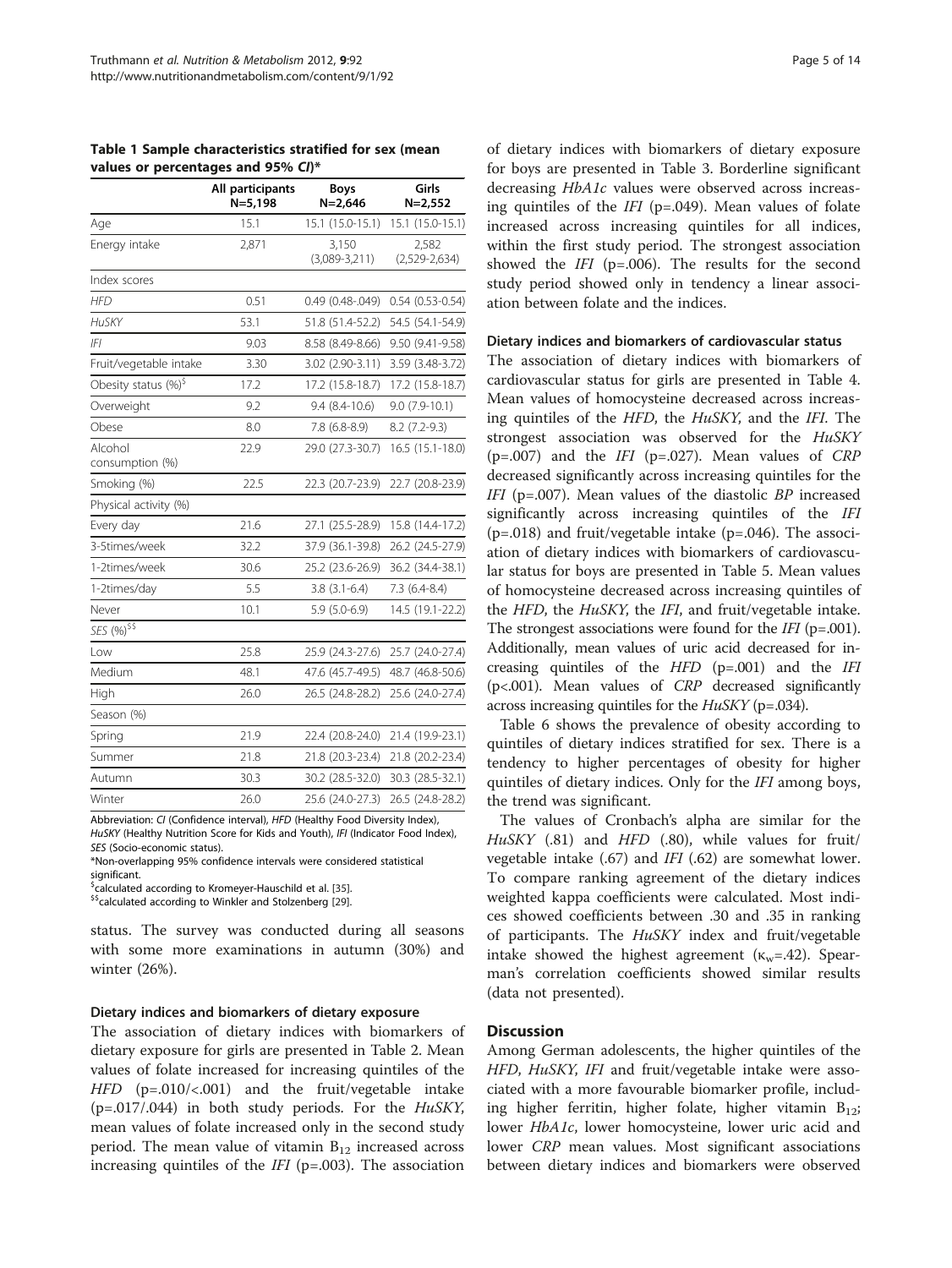|                              | Index                  | 1. Quintile | 3. Quintile | 5. Quintile | ß        | p      |
|------------------------------|------------------------|-------------|-------------|-------------|----------|--------|
| Ferritin µg/l                | <b>HFD</b>             | 35.2        | 32.6        | 33.5        | $-0.354$ | .328   |
| $N = 2,523$                  |                        | 32.8-37.5   | 30.1-35.1   | 31.1-36.0   |          |        |
|                              | HuSKY                  | 35.1        | 34.0        | 33.7        | $-0.183$ | .589   |
|                              |                        | 32.6-37.5   | 31.4-36.6   | 31.3-36.1   |          |        |
|                              | $ F $                  | 33.9        | 34.8        | 34.1        | $-0.127$ | .782   |
|                              |                        | 31.3-36.5   | 31.7-37.9   | 31.4-36.7   |          |        |
|                              | Fruit/vegetable intake | 33.0        | 34.6        | 33.6        | 0.240    | .529   |
|                              |                        | 30.4-35.7   | 31.5-37.8   | 31.3-35.9   |          |        |
| HbA1c %                      | <b>HFD</b>             | 4.80        | 4.84        | 4.81        | $-0.002$ | .891   |
| $N = 2,494$                  |                        | 4.74-4.86   | 4.79-4.89   | 4.76-4.85   |          |        |
|                              | <b>HuSKY</b>           | 4.84        | 4.80        | 4.80        | $-0.009$ | .212   |
|                              |                        | 4.78-4.90   | 4.75-4.86   | 4.74-4.85   |          |        |
|                              | F                      | 4.83        | 4.80        | 4.83        | 0.005    | .528   |
|                              |                        | 4.77-4.88   | 4.74-4.85   | 4.78-4.89   |          |        |
|                              | Fruit/vegetable intake | 4.83        | 4.83        | 4.80        | $-0.011$ | .136   |
|                              |                        | 4.77-4.88   | 4.77-4.89   | 4.75-4.86   |          |        |
| Folate (First period) ng/ml  | <b>HFD</b>             | 450.7       | 482.6       | 490.5       | 9.859    | .010   |
| $N=1,502$                    |                        | 423.6-477.8 | 457.9-507.3 | 463.5-517.5 |          |        |
|                              | <b>HuSKY</b>           | 468.8       | 466.8       | 471.8       | $-0.929$ | .786   |
|                              |                        | 442.1-495.6 | 434.4-499.2 | 448.0-495.6 |          |        |
|                              | IFI                    | 471.6       | 458.0       | 490.0       | 4.700    | .142   |
|                              |                        | 446.0-497.2 | 434.9-481.1 | 460.9-519.1 |          |        |
|                              | Fruit/vegetable intake | 435.4       | 482.3       | 489.4       | 7.814    | .017   |
|                              |                        | 410.6-460.3 | 457.0-507.6 | 464.8-514.0 |          |        |
| Folate (Second period) ng/ml | <b>HFD</b>             | 608.5       | 668.7       | 675.9       | 15.784   | < .001 |
| $N = 947$                    |                        | 570.2-646.8 | 630.9-706.5 | 649.1-702.8 |          |        |
|                              | <b>HuSKY</b>           | 622.3       | 665.4       | 675.6       | 13.293   | < .001 |
|                              |                        | 587.0-657.7 | 624.8-706.1 | 671.4-709.5 |          |        |
|                              | IFI                    | 629.9       | 670.6       | 648.8       | 8.685    | .094   |
|                              |                        | 593.5-666.3 | 634.8-706.4 | 620.5-677.1 |          |        |
|                              | Fruit/vegetable intake | 624.4       | 643.1       | 679.0       | 9.936    | .044   |
|                              |                        | 582.9-665.8 | 607.3-679.0 | 643.4-714.6 |          |        |
| Vitamin B <sub>12</sub> ng/1 | HFD                    | 445.0       | 485.7       | 457.0       | 0.962    | .455   |
| $N = 2,518$                  |                        | 421.4-468.5 | 463.5-507.8 | 436.4-477.6 |          |        |
|                              | HuSKY                  | 474.8       | 458.3       | 471.5       | $-0.751$ | .857   |
|                              |                        | 443.6-505.7 | 432.2-484.4 | 445.8-497.3 |          |        |
|                              | F                      | 444.9       | 488.4       | 486.1       | 10.870   | .003   |
|                              |                        | 419.9-469.9 | 457.6-519.1 | 460.7-511.5 |          |        |
|                              | Fruit/vegetable intake | 479.9       | 464.7       | 458.8       | $-3.606$ | .060   |
|                              |                        | 453.9-505.9 | 437.6-491.9 | 436.0-481.6 |          |        |

## <span id="page-5-0"></span>Table 2 Biomarkers<sup>#</sup> of dietary exposure by quintiles of dietary indices for girls (mean and 95% CI)\*

Abbreviation: CI (Confidence interval), HbA1c (Glycohaemoglobin), HFD (Healthy Food Diversity Index), HuSKY (Healthy Nutrition Score for Kids and Youth), IFI (Indicator Food Index).

\*P values less than 0.05 (bold) were considered statistically significant.

# adjusted for age, energy intake, BMI, alcohol consumption, season, physical activity, smoking status, and family socio-economic index.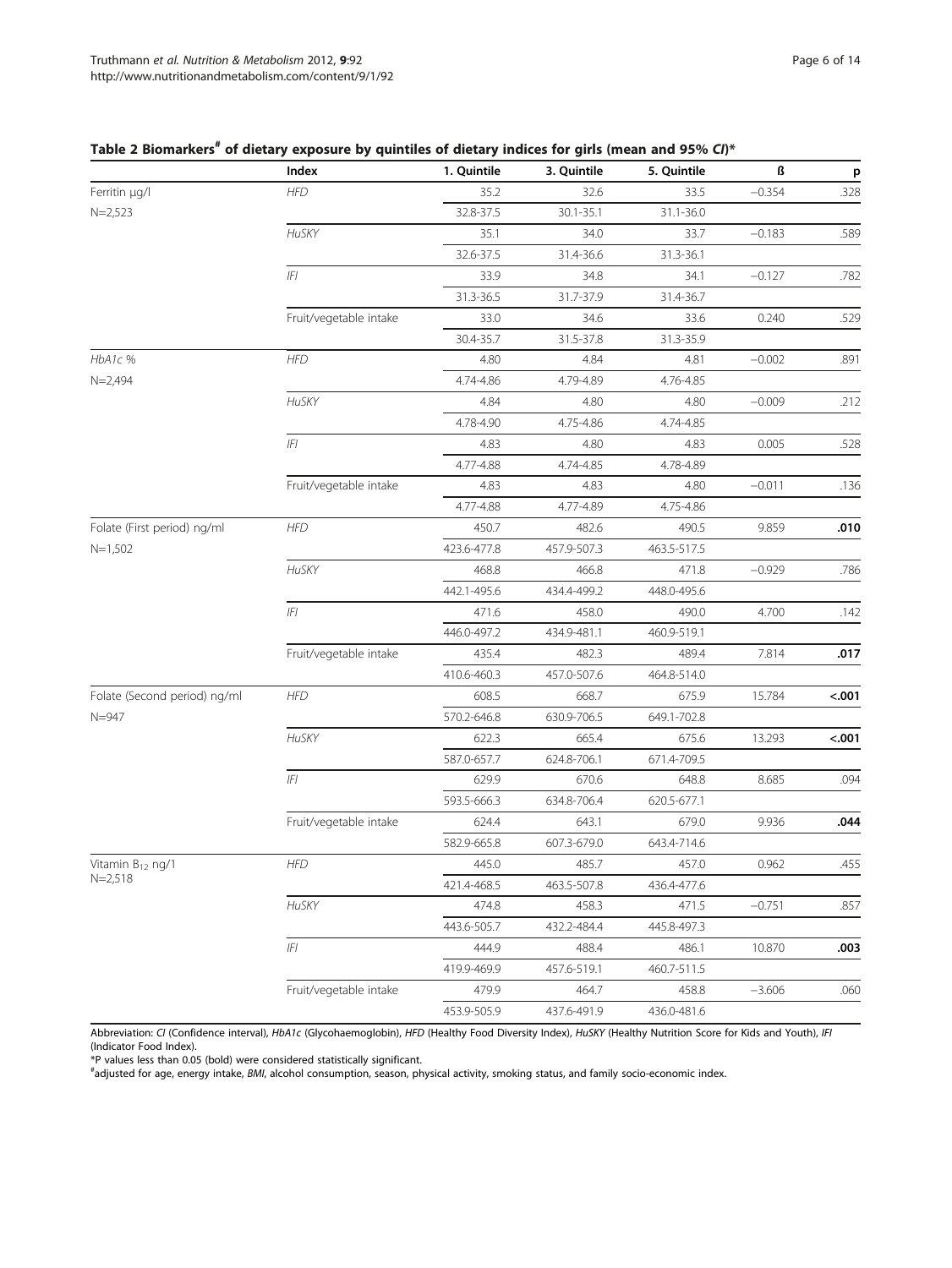|                              | Index                  | 1. Quintile | 3. Quintile | 5. Quintile | ß        | p    |
|------------------------------|------------------------|-------------|-------------|-------------|----------|------|
| Ferritin µg/l                | <b>HFD</b>             | 53.3        | 52.2        | 58.7        | 0.808    | .109 |
| $N = 2,630$                  |                        | 49.9-56.7   | 48.6-55.7   | 52.7-64.8   |          |      |
|                              | HuSKY                  | 53.2        | 53.4        | 59.4        | 0.806    | .130 |
|                              |                        | 49.3-57.2   | 49.7-57.2   | 52.8-66.0   |          |      |
|                              | F                      | 53.2        | 52.6        | 55.8        | 0.646    | .136 |
|                              |                        | 49.2-57.2   | 48.6-56.6   | 50.9-60.7   |          |      |
|                              | Fruit/vegetable intake | 54.3        | 53.3        | 53.3        | $-0.227$ | .808 |
|                              |                        | 50.6-58.0   | 49.6-57.0   | 47.2-59.5   |          |      |
| HbA1c %                      | <b>HFD</b>             | 4.93        | 4.89        | 4.89        | $-0.010$ | .106 |
| $N = 2,592$                  |                        | 4.89-4.97   | 4.84-4.93   | 4.83-4.94   |          |      |
|                              | HuSKY                  | 4.91        | 4.92        | 4.88        | $-0.002$ | .574 |
|                              |                        | 4.86-4.96   | 4.87-4.96   | 4.82-4.94   |          |      |
|                              | IFI                    | 4.91        | 4.92        | 4.86        | $-0.012$ | .049 |
|                              |                        | 4.86-4.95   | 4.87-4.98   | 4.78-4.93   |          |      |
|                              | Fruit/vegetable intake | 4.91        | 4.91        | 4.89        | 0.003    | .677 |
|                              |                        | 4.87-4.96   | 4.86-4.96   | 4.82-4.95   |          |      |
| Folate (First period) ng/ml  | <b>HFD</b>             | 462.3       | 481.2       | 507.1       | 10.260   | .009 |
| $N=1,604$                    |                        | 436.3-488.2 | 456.6-505.8 | 475.2-539.0 |          |      |
|                              | HuSKY                  | 460.7       | 457.0       | 493.2       | 6.801    | .030 |
|                              |                        | 434.6-486.8 | 429.0-484.9 | 463.1-523.3 |          |      |
|                              | $ F $                  | 451.1       | 465.0       | 501.0       | 27.671   | .006 |
|                              |                        | 429.4-472.7 | 438.3-491.6 | 464.3-537.8 |          |      |
|                              | Fruit/vegetable intake | 446.3       | 464.0       | 496.0       | 10.057   | .005 |
|                              |                        | 422.5-470.0 | 437.0-491.0 | 466.9-525.1 |          |      |
| Folate (Second period) ng/ml | <b>HFD</b>             | 625.6       | 677.2       | 630.4       | 0.860    | .949 |
| $N = 953$                    |                        | 592.7-658.5 | 646.9-707.5 | 586.5-674.3 |          |      |
|                              | HuSKY                  | 638.7       | 643.5       | 656.8       | 3.095    | .502 |
|                              |                        | 605.4-672.0 | 615.1-671.9 | 619.7-693.9 |          |      |
|                              | FI                     | 635.6       | 658.9       | 639.6       | 3.692    | .763 |
|                              |                        | 603.4-667.7 | 625.4-692.3 | 598.1-681.1 |          |      |
|                              | Fruit/vegetable intake | 638.4       | 672.2       | 663.4       | 6.901    | .185 |
|                              |                        | 608.9-667.8 | 641.8-702.6 | 625.4-701.4 |          |      |
| Vitamin B <sub>12</sub> ng/l | <b>HFD</b>             | 471.6       | 476.9       | 477.6       | 1.464    | .766 |
| $N = 2,609$                  |                        | 451.3-491.8 | 454.2-499.7 | 450.1-505.0 |          |      |
|                              | HuSKY                  | 487.0       | 488.7       | 484.3       | $-3.660$ | .742 |
|                              |                        | 459.0-514.9 | 462.8-514.7 | 451.4-517.2 |          |      |
|                              | F                      | 474.2       | 499.1       | 477.7       | 6.227    | .259 |
|                              |                        | 451.4-497.0 | 478.0-520.2 | 446.4-509.0 |          |      |
|                              | Fruit/vegetable intake | 486.3       | 473.8       | 474.2       | $-1.992$ | .569 |
|                              |                        | 463.0-509.5 | 453.3-494.4 | 446.4-502.0 |          |      |
|                              |                        |             |             |             |          |      |

## <span id="page-6-0"></span>Table 3 Biomarkers<sup>#</sup> of dietary exposure by quintiles of dietary indices for boys (mean and 95% CI)\*

Abbreviation: CI (Confidence interval), HbA1c (Glycohaemoglobin), HFD (Healthy Food Diversity Index), HuSKY (Healthy Nutrition Score for Kids and Youth), IFI (Indicator Food Index).

\*P values less than 0.05 (bold) were considered statistically significant.

#adjusted for age, energy intake, BMI, alcohol consumption, season, physical activity, smoking status, and family socio-economic index.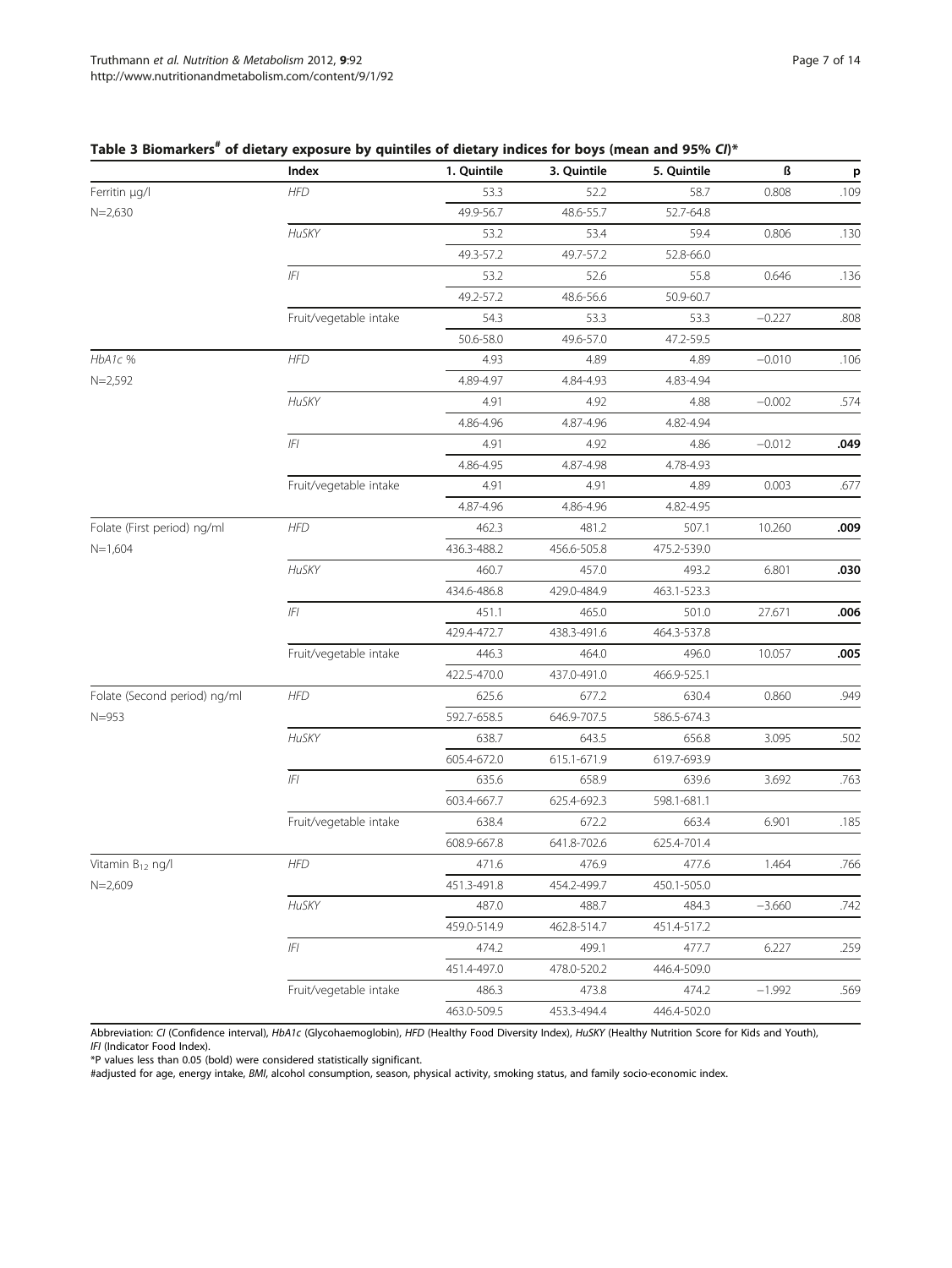|                         | Index                  | 1. Quintile       | 3. Quintile | 5. Quintile | ß         |      |
|-------------------------|------------------------|-------------------|-------------|-------------|-----------|------|
|                         | <b>HFD</b>             |                   |             |             |           | p    |
| Homocysteine µmol/l     |                        | 8.09<br>7.80-8.39 | 7.88        | 7.69        | $-0.074$  | .038 |
| $N = 2,522$             |                        |                   | 7.60-8.16   | 7.49-7.89   |           |      |
|                         | <b>HuSKY</b>           | 8.37<br>8.03-8.71 | 7.88        | 7.83        | $-0.108$  | .007 |
|                         |                        |                   | 7.62-8.14   | 7.58-8.09   |           |      |
|                         | $ F $                  | 8.11              | 8.01        | 7.71        | $-0.098$  | .027 |
|                         |                        | 7.83-8.39         | 7.74-8.28   | 7.42-7.99   |           |      |
|                         | Fruit/vegetable intake | 8.13              | 7.84        | 7.79        | $-0.058$  | .165 |
|                         |                        | 7.82-8.45         | 7.59-8.08   | 7.50-8.08   |           |      |
| Uric acid mg/dl         | <b>HFD</b>             | 4.28              | 4.26        | 4.34        | 0.015     | .336 |
| $N = 2,537$             |                        | 4.18-4.38         | 4.15-4.37   | 4.25-4.43   |           |      |
|                         | <b>HuSKY</b>           | 4.39              | 4.26        | 4.30        | $-0.011$  | .331 |
|                         |                        | 4.29-4.50         | 4.15-4.37   | 4.21-4.40   |           |      |
|                         | IFI                    | 4.25              | 4.31        | 4.37        | 0.027     | .099 |
|                         |                        | 4.14-4.35         | 4.20-4.43   | 4.25-4.48   |           |      |
|                         | Fruit/vegetable intake | 4.27              | 4.33        | 4.38        | 0.024     | .182 |
|                         |                        | 4.16-4.38         | 4.22-4.43   | 4.27-4.50   |           |      |
| CRP µg/dl               | <b>HFD</b>             | 196.1             | 151.8       | 162.5       | $-6.073$  | .175 |
| $N = 2,438$             |                        | 148.7-243.5       | 115.7-187.9 | 123.7-201.4 |           |      |
|                         | HuSKY                  | 193.9             | 166.5       | 154.9       | $-8.215$  | .051 |
|                         |                        | 150.4-237.4       | 112.5-220.5 | 115.9-194.0 |           |      |
|                         | IFI                    | 205.8             | 164.6       | 155.5       | $-14.005$ | .007 |
|                         |                        | 148.1-263.6       | 121.3-207.9 | 112.7-198.4 |           |      |
|                         | Fruit/vegetable intake | 178.4             | 158.2       | 154.8       | $-2.283$  | .586 |
|                         |                        | 137.1-219.7       | 119.4-197.0 | 116.5-193.2 |           |      |
| Total cholesterol µg/dl | <b>HFD</b>             | 158.9             | 160.6       | 161.6       | 0.634     | .190 |
| $N = 2,104$             |                        | 155.1-162.7       | 156.9-164.2 | 157.9-165.3 |           |      |
|                         | HuSKY                  | 160.6             | 162.0       | 160.5       | $-0.033$  | .930 |
|                         |                        | 156.5-164.7       | 158.2-165.8 | 156.6-164.3 |           |      |
|                         | IFI                    | 161.6             | 162.3       | 161.4       | 0.033     | .790 |
|                         |                        | 157.8-165.4       | 158.4-166.2 | 157.4-165.4 |           |      |
|                         | Fruit/vegetable intake | 159.9             | 160.1       | 158.8       | 0.099     | .869 |
|                         |                        | 155.8-163.9       | 155.5-164.6 | 154.8-162.8 |           |      |
| HDL-C µg/dl             | <b>HFD</b>             | 58.2              | 57.5        | 57.3        | $-0.359$  | .108 |
| $N = 2,104$             |                        | 56.5-60.0         | 56.0-59.0   | 55.8-58.8   |           |      |
|                         | HuSKY                  | 58.4              | 58.1        | 56.7        | $-0.278$  | .205 |
|                         |                        |                   |             |             |           |      |
|                         |                        | 56.8-60.0         | 56.5-59.7   | 55.3-58.1   |           |      |
|                         | IFI                    | 58.2              | 57.3        | 57.5        | $-0.184$  | .418 |
|                         |                        | 56.3-60.1         | 55.7-58.8   | 56.2-58.9   |           |      |
|                         | Fruit/vegetable intake | 58.3              | 57.0        | 56.9        | $-0.202$  | .291 |
|                         |                        | 56.6-60.1         | 55.4-58.6   | 55.5-58.2   |           |      |
| Systolic BP mmHg        | <b>HFD</b>             | 111.8             | 112.0       | 112.9       | 0.223     | .205 |
| $N = 2,100$             |                        | 110.2-113.3       | 110.7-113.3 | 111.7-114.1 |           |      |
|                         | HuSKY                  | 111.8             | 112.7       | 112.6       | 0.057     | .287 |
|                         |                        | 110.4-113.1       | 111.5-113.9 | 111.4-113.9 |           |      |
|                         | $ F $                  | 112.2             | 111.2       | 113.4       | 0.394     | .052 |
|                         |                        | 110.8-113.6       | 109.9-112.4 | 112.0-114.8 |           |      |

## <span id="page-7-0"></span>Table 4 Biomarkers<sup>#</sup> of cardiovascular status by quintiles of dietary indices for girls (mean and 95% CI)\*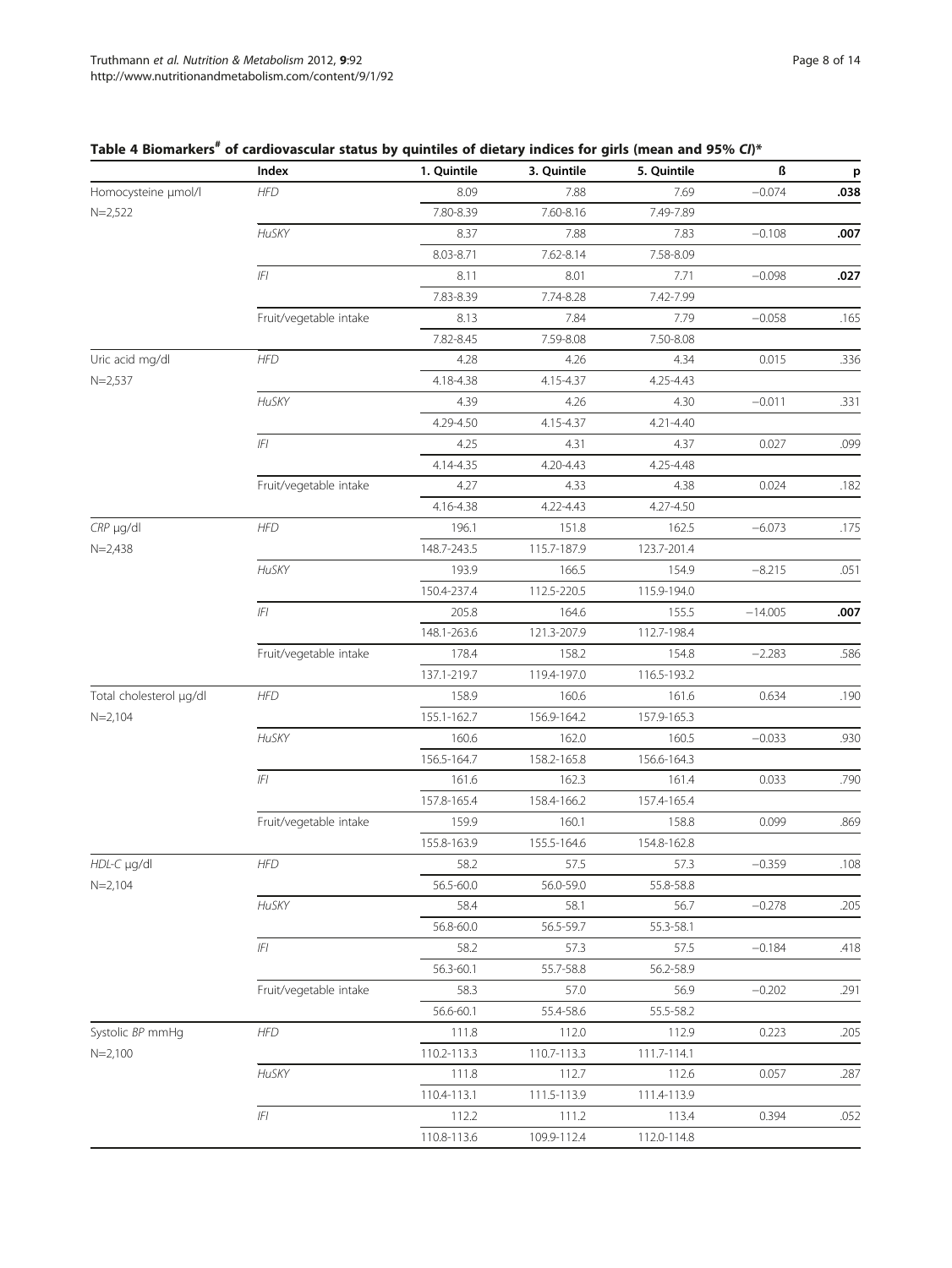| Page 9 |
|--------|
|--------|

|                                  | Fruit/vegetable intake | 111.6       | 113.3       | 112.1       | 0.099 | .485 |
|----------------------------------|------------------------|-------------|-------------|-------------|-------|------|
|                                  |                        | 110.2-113.0 | 111.8-114.7 | 110.8-113.4 |       |      |
| Diastolic BP mmHq<br>$N = 2,100$ | <b>HFD</b>             | 66.5        | 67.6        | 67.7        | 0.128 | .235 |
|                                  |                        | 65.7-67.4   | 66.7-68.4   | 66.8-68.6   |       |      |
|                                  | HuSKY                  | 67.5        | 67.6        | 67.8        | 0.096 | .564 |
|                                  |                        | 66.6-68.3   | 66.7-68.4   | 66.9-68.8   |       |      |
|                                  | F                      | 67.2        | 66.5        | 68.3        | 0.326 | .018 |
|                                  |                        | 66.3-68.0   | 65.5-67.5   | 67.3-69.3   |       |      |
|                                  | Fruit/vegetable intake | 66.7        | 67.7        | 67.8        | 0.255 | .046 |
|                                  |                        | 65.8-67.5   | 66.7-68.8   | 66.8-68.8   |       |      |

Table 4 Biomarkers<sup>#</sup> of cardiovascular status by quintiles of dietary indices for girls (mean and 95% CI)\* (Continued)

Abbreviation: BP (Blood pressure), CI (Confidence interval), CRP (C - reactive protein), HDL-C (high-density lipoprotein cholesterol), HFD (Healthy Food Diversity Index), HuSKY (Healthy Nutrition Score for Kids and Youth), IFI (Indicator Food Index).

\*P values less than 0.05 (bold) were considered statistically significant.

# adjusted for age, energy intake, BMI, alcohol consumption, season, physical activity, smoking status, and family socio-economic index.

for folate and homocysteine. Overall, the biomarkers of cardiovascular status showed less significant associations with the dietary indices than biomarkers of dietary exposure.

Dietary indices and biomarkers of dietary exposure

Serum levels of folate, *HbA1c*, Ferritin, and vitamin  $B_{12}$  are indicators of the current status for specific nutrients. Furthermore, folate, ferritin and vitamin  $B_{12}$  were associated with the risk of developing chronic diseases [[39,40\]](#page-13-0). Considering biomarkers of dietary exposure, most significant associations with dietary indices were found for folate. This may be due to the fact, that fruits and leafy vegetables, which are the main sources of folate [\[41](#page-13-0)], have a clear positive impact in all examined indices. The main sources of vitamin  $B_{12}$  are animal source foods like meat and dairy products [\[41,42\]](#page-13-0). Since intake of these products is generally high in Germany, a diet rich in those will reduce the index values of HFD and HuSKY and may therefore weaken the association with vitamin  $B_{12}$ . The two simpler indices do not contain these animal source food groups. The main source of heme iron, a metabolic precursor of ferritin, is red meat [\[43\]](#page-13-0). Overall, the dietary indices may show no significant association with ferritin, since high meat consumption either reduces the score or meat consumption is not included. Furthermore, both HFD and HuSKY do not distinct between different heme contents of meat sources (beef vs. poultry). HbA1c is a biomarker of long-term glycaemic control and it is used as a diabetes screening indicator [\[44\]](#page-13-0). Diets, which are low in whole grains or dietary fibre may increase *HbA1c* values and are associated with a higher risk of type 2 diabetes [\[45\]](#page-13-0). Only the *IFI* was significantly associated to *HbA1c*, among boys. This is not surprising, since the analysed indices, except the IFI, do not account for fibre content. Overall, the dietary indices seem to be useful to predict serum concentration of folate. Biomarkers which are associated with intake of meat or dietary fibre are not well reflected by these indices of an overall healthy diet. Other studies among adults observed similar associations [[46](#page-13-0)-[48](#page-13-0)].

#### Dietary indices and biomarkers of cardiovascular status

In previous studies, blood concentrations of homocysteine [[5\]](#page-12-0), uric acid [\[49](#page-13-0)], CRP [\[50\]](#page-13-0), blood pressure and blood lipids [[51\]](#page-13-0) were associated with cardiovascular disease risk. Serum total cholesterol shows a positive relationship with cardiovascular disease risk whereas HDL-C is inversely related. Overall, independent of other factors like physical activity, the risk of cardiovascular disease may increase by high consumption of saturated fats, salt and refined carbohydrates, as well as low consumption of fruits and vegetables [\[5](#page-12-0)]. As described above, the analysed indices are based on a relatively simple FFQ (45 food items) and rank the diet of participants according to a consensus of an overall healthy diet. In the indices, for instance, saturated fats, salt and fibre intake are not well reflected and most associations between dietary indices and biomarkers of cardiovascular status are not significant. However, in most cases dietary indices and biomarkers of cardiovascular risk are in tendency inversely associated. The associations between dietary indices and homocysteine were most often significant. This result is not surprising, since all analysed indices are positively associated to serum concentrations of folate and folate is required for metabolism of homocysteine to methionine [[52\]](#page-13-0). High intake of carbohydrates may increase blood levels of CRP [[53\]](#page-13-0). All analysed indices showed in tendency a negative association with CRP. Only among girls, the association with IFI was significant. This may be due to the fact that the IFI score increases when consumption of brown bread is high but decreases when consumption of other grain sources, like fast food and salty snacks, is high. A modified version of the IFI may better predict carbohydrate intake and CRP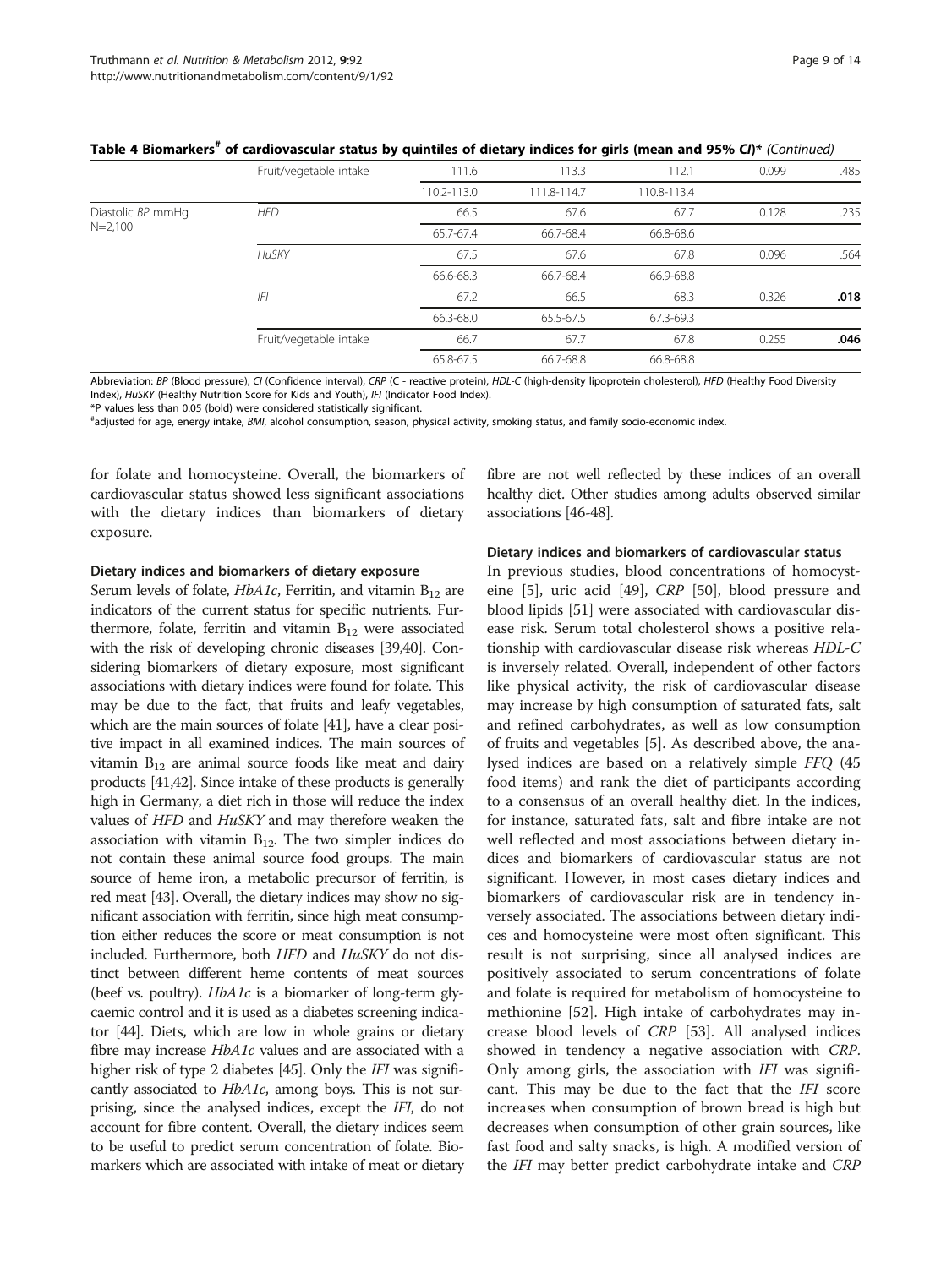|                         | Index                  | 1. Quintile       | 3. Quintile | 5. Quintile | ß        | P      |
|-------------------------|------------------------|-------------------|-------------|-------------|----------|--------|
| Homocysteine µmol/l     | <b>HFD</b>             | 9.48              | 9.20        | 8.77        | $-0.164$ | .001   |
| $N = 2,625$             |                        | 9.03-9.93         | 8.78-9.63   | 8.32-9.21   |          |        |
|                         | HuSKY                  | 9.69              | 9.09        | 8.89        | $-0.147$ | .018   |
|                         |                        | 9.19-10.19        | 8.65-9.53   | 8.45-9.32   |          |        |
|                         | F                      | 9.84              | 9.40        | 8.79        | $-0.250$ | .001   |
|                         |                        | 9.33-10.35        | 8.92-9.89   | 8.27-9.31   |          |        |
|                         | Fruit/vegetable intake | 9.83              | 9.05        | 9.20        | $-0.189$ | .037   |
|                         |                        | 9.39-10.28        | 8.67-9.42   | 8.61-9.79   |          |        |
| Uric acid mg/dl         | HFD                    | 5.72              | 5.46        | 5.45        | $-0.068$ | .001   |
| $N = 2,635$             |                        | 5.60-5.84         | 5.35-5.57   | 5.31-5.59   |          |        |
|                         | HuSKY                  | 5.58              | 5.48        | 5.52        | $-0.020$ | .273   |
|                         |                        | 5.47-5.70         | 5.36-5.60   | 5.38-5.66   |          |        |
|                         | $ F $                  | 5.64              | 5.57        | 5.31        | $-0.064$ | < .001 |
|                         |                        | 5.53-5.75         | 5.44-5.69   | 5.16-5.46   |          |        |
|                         | Fruit/vegetable intake | 5.56              | 5.58        | 5.59        | 0.001    | .916   |
|                         |                        | 5.44-5.69         | 5.47-5.69   | 5.45-5.73   |          |        |
| CRP µg/dl               | <b>HFD</b>             | 130.0             | 109.0       | 120.3       | $-3.846$ | .430   |
| $N = 2,554$             |                        | 95.4-164.6        | 82.5-135.5  | 83.2-157.4  |          |        |
|                         | HuSKY                  | 124.5             | 143.6       | 108.8       | $-8.205$ | .034   |
|                         |                        | 99.1-149.9        | 107.5-179.6 | 79.5-138.1  |          |        |
|                         | F                      | 132.3             | 112.5       | 123.1       | $-5.034$ | .528   |
|                         |                        | 104.9-159.7       | 84.9-140.1  | 86.5-159.6  |          |        |
|                         | Fruit/vegetable intake | 133.1             | 126.2       | 127.8       | $-2.528$ | .654   |
|                         |                        | 103.0-163.1       | 87.3-165.1  | 92.7-162.9  |          |        |
| Total cholesterol µg/dl | <b>HFD</b>             | 153.5             | 154.7       | 154.4       | $-0.044$ | .842   |
| $N = 2,634$             |                        | 150.6-156.4       | 151.0-158.3 | 150.5-158.3 |          |        |
|                         | <b>HuSKY</b>           | 153.9             | 156.8       | 154.4       | 0.372    | .538   |
|                         |                        | 150.7-157.0       | 153.2-160.4 | 150.8-158.4 |          |        |
|                         | $ F $                  | 153.9             | 156.5       | 155.0       | 0.414    | .559   |
|                         |                        | 150.8-157.0       | 152.8-160.1 | 150.6-159.5 |          |        |
|                         | Fruit/vegetable intake | 154.8             | 157.4       | 153.0       | $-0.225$ | .533   |
|                         |                        | 151.4-158.2       | 154.3-160.5 | 148.7-157.2 |          |        |
|                         | <b>HFD</b>             |                   |             |             | 0.144    |        |
| HDL-C µg/dl             |                        | 52.0<br>50.8-53.3 | 53.4        | 52.9        |          | .557   |
| $N = 2,634$             | HuSKY                  | 54.2              | 52.1-54.8   | 51.3-54.4   | $-0.374$ | .051   |
|                         |                        |                   | 52.9        | 52.2        |          |        |
|                         |                        | 52.9-55.5         | 51.4-54.3   | 50.7-53.8   |          |        |
|                         | $ F $                  | 53.1              | 52.7        | 51.7        | $-0.148$ | .218   |
|                         |                        | 52.0-54.3         | 51.3-54.1   | 50.1-53.4   |          |        |
|                         | Fruit/vegetable intake | 53.3              | 53.3        | 51.7        | $-0.271$ | .143   |
|                         |                        | 52.0-54.6         | 52.1-54.5   | 50.1-53.3   |          |        |
| Systolic BP mmHg        | <b>HFD</b>             | 117.4             | 117.5       | 118.3       | 0.100    | .552   |
| $N = 2,624$             |                        | 116.3-118.5       | 116.1-119.0 | 116.9-119.7 |          |        |
|                         | HuSKY                  | 118.3             | 117.9       | 117.5       | $-0.224$ | .221   |
|                         |                        | 117.1-119.4       | 116.7-119.1 | 116.2-118.9 |          |        |
|                         | $ F $                  | 117.1             | 118.5       | 117.9       | 0.309    | .265   |
|                         |                        | 116.1-118.1       | 117.3-119.8 | 116.2-119.6 |          |        |

## <span id="page-9-0"></span>Table 5 Biomarkers<sup>#</sup> of cardiovascular status by quintiles of dietary indices for boys (mean and 95% CI)\*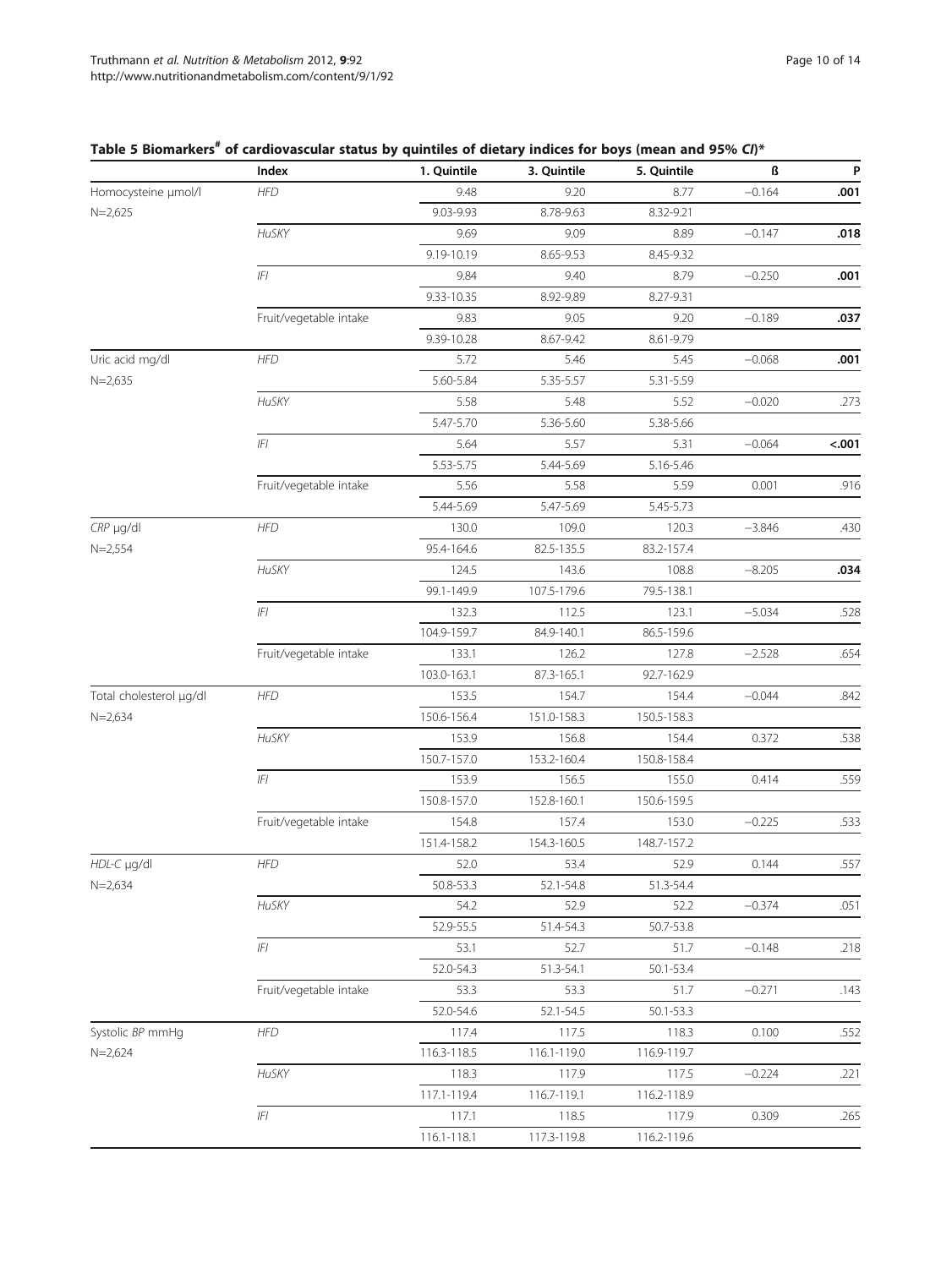|                   | Fruit/vegetable intake | 118.1       | 118.0       | 118.1       | 0.011    | .865 |
|-------------------|------------------------|-------------|-------------|-------------|----------|------|
|                   |                        | 116.8-119.3 | 117.0-119.1 | 116.5-119.6 |          |      |
| Diastolic BP mmHq | <b>HFD</b>             | 69.3        | 68.7        | 69.5        | $-0.018$ | .991 |
| $N = 2,624$       |                        | 68.5-70.1   | 67.7-69.7   | 68.3-70.6   |          |      |
|                   | HuSKY                  | 69.4        | 69.1        | 69.1        | $-0.087$ | .599 |
|                   |                        | 68.6-70.3   | 68.2-70.0   | 68.0-70.2   |          |      |
|                   | IFI                    | 69.0        | 69.4        | 70.2        | 0.247    | .121 |
|                   |                        | 68.3-69.7   | 68.5-70.3   | 68.6-71.8   |          |      |
|                   | Fruit/vegetable intake | 69.3        | 69.7        | 69.4        | $-0.015$ | .981 |
|                   |                        | 68.5-70.1   | 68.9-70.6   | 68.1-70.6   |          |      |

<span id="page-10-0"></span>

|  |  |  |  |  | Table 5 Biomarkers <sup>#</sup> of cardiovascular status by quintiles of dietary indices for boys (mean and 95% CI)* (Continued) |
|--|--|--|--|--|----------------------------------------------------------------------------------------------------------------------------------|
|--|--|--|--|--|----------------------------------------------------------------------------------------------------------------------------------|

Abbreviation: BP (Blood pressure), CI (Confidence interval), CRP (C - reactive protein), HDL-C (high-density lipoprotein cholesterol), HFD (Healthy Food Diversity Index), HuSKY (Healthy Nutrition Score for Kids and Youth), IFI (Indicator Food Index).

\*P values less than 0.05 (bold) were considered statistically significant.

# adjusted for age, energy intake, BMI, alcohol consumption, season, physical activity, smoking status, and family socio-economic index.

values. The association with HbA1c, the long term marker of carbohydrate intake, was only significant for IFI, among boys. The main sources of cholesterol are dairy fat and meat [[5](#page-12-0)]. The fact that fat content of dairy products was not accounted for in the index scores, could be a reason why no significant association was observed for dietary indices and blood lipids (total cholesterol and HDL-C). Low fat milk and milk products lower the risk of hypertension [[54\]](#page-13-0). Among girls, diastolic blood pressure increased significantly with increasing index scores for IFI and fruit/vegetable intake. The reason may be that milk and milk products are not included in the calculation of IFI and fruit/vegetable intake. Overall, the biomarkers of cardiovascular status showed less significant

associations with the indices than biomarkers of dietary exposure. This may be because the intake of the relevant food groups for cardiovascular disease risk is not well represented in the analysed indices. As mentioned above, studies concerning the association of dietary indices and biomarkers of cardiovascular status are rather sparse. Among Cypriot children [[17\]](#page-12-0) increasing CRP levels were significantly associated with a dietary inflammation index, since this index included fried foods, sweets, junk and fatty foods. In contrary to our findings the E-KINDEX score [[18\]](#page-12-0), an index that has been developed to identify children, whose dietary habits can predict obesity, showed a significant negative association with blood pressure. Among adults, several studies

|             | Index                  | 1. Quintile  | 3. Quintile | 5. Quintile | ß        | p    |
|-------------|------------------------|--------------|-------------|-------------|----------|------|
| Girls       | <b>HFD</b>             | 20.5         | 17.1        | 16.9        | $-0.061$ | .162 |
| $N = 2,544$ |                        | 16.7-24.6    | 14.0-20.6   | 14.1-20.0   |          |      |
|             | HuSKY                  | 16.2         | 16.2        | 18.7        | 0.063    | .159 |
|             |                        | 12.9-20.0    | 13.1-19.8   | 15.8-22.0   |          |      |
|             | IFI                    | 12.7         | 20.3        | 18.4        | 0.078    | .092 |
|             |                        | $9.8 - 16.1$ | 16.5-24.5   | 14.9-22.3   |          |      |
|             | Fruit/vegetable intake | 18.8         | 18.7        | 19.2        | 0.044    | .382 |
|             |                        | 15.2-22.9    | 15.3-22.4   | 16.1-22.6   |          |      |
| Boys        | <b>HFD</b>             | 14.0         | 17.6        | 17.6        | 0.041    | .364 |
| $N = 2,634$ |                        | 11.4-16.9    | 14.5-21.1   | 14.1-21.6   |          |      |
|             | HuSKY                  | 15.9         | 18.0        | 19.2        | 0.051    | .267 |
|             |                        | 13.0-19.1    | 14.8-21.5   | 15.4-23.4   |          |      |
|             | IFI                    | 13.6         | 19.4        | 21.0        | 0.158    | .001 |
|             |                        | 11.4-16.2    | 15.9-23.3   | 16.4-26.3   |          |      |
|             | Fruit/vegetable intake | 19.0         | 15.7        | 19.6        | 0.009    | .847 |
|             |                        | 15.9-22.3    | 12.8-19.0   | 15.9-23.7   |          |      |

Table 6 Obese adolescents<sup>5</sup> (percentages and 95% CI) according to quintiles of dietary indices\*

Abbreviation: CI (Confidence interval), HFD (Healthy Food Diversity Index), HuSKY (Healthy Nutrition Score for Kids and Youth), IFI (Indicator Food Index). \*P values less than 0.05 (bold) were considered statistically significant.

<sup>\$</sup>calculated according to Kromeyer-Hauschild et al. [[35](#page-13-0)].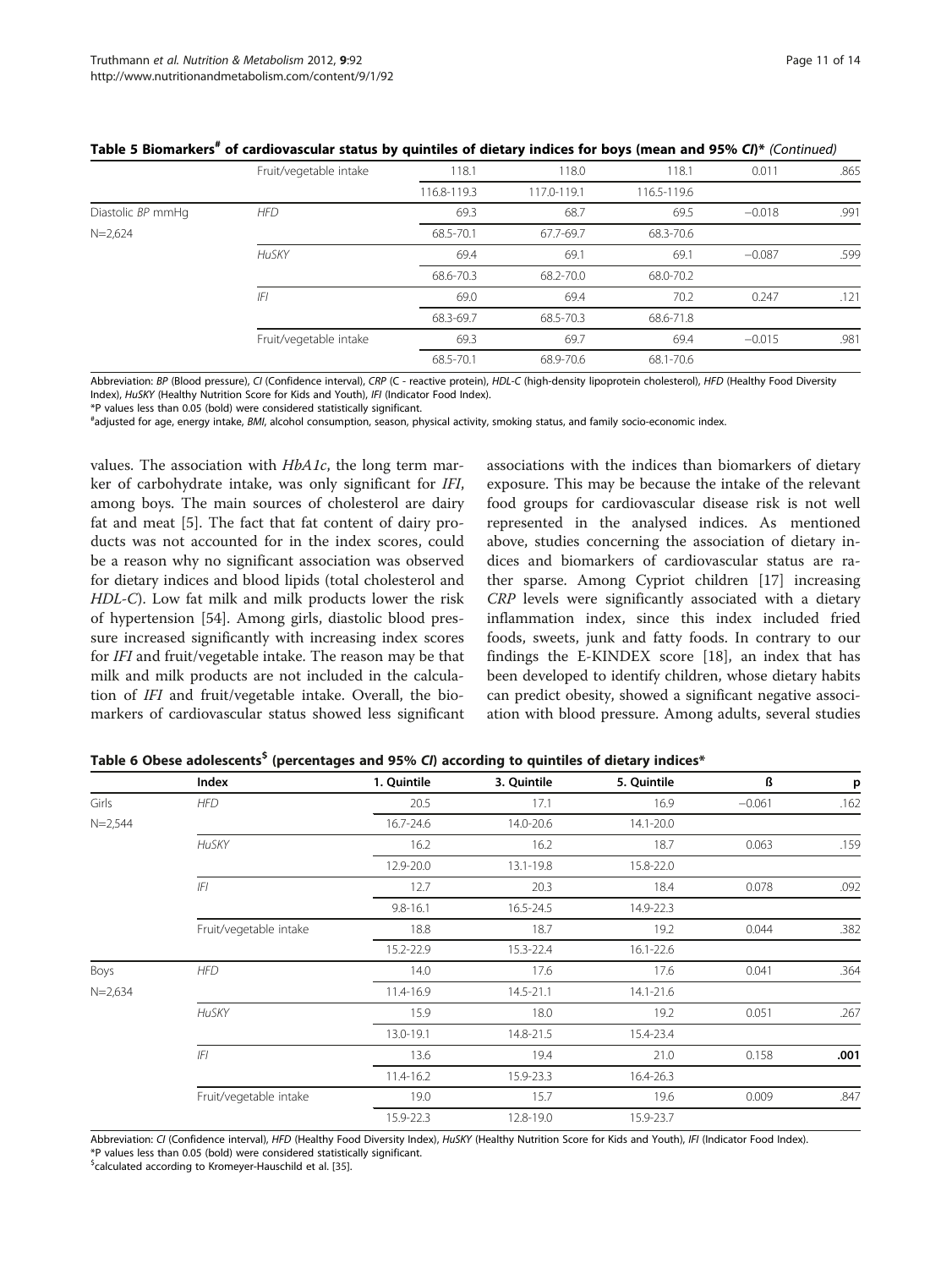observed an inverse association between dietary indices and biomarkers of cardiovascular status [[55-57](#page-13-0)]. Maybe, adolescents are too young to observe already clear associations between dietary indices and biomarkers of cardiovascular disease status.

## Influence of other factors

The onset of puberty may influence dietary habits, food intake reporting and biomarker values. Girls as well as boys may reduce their food intake or misreport consumption because of weight concerns [\[58\]](#page-13-0). Additionally, levels of biomarkers of cardiovascular disease are associated with the onset of puberty [[3\]](#page-12-0). Considering that in general puberty starts at different ages in girls and boys [\[59](#page-13-0)] this may have an impact on sex differences. For example, among girls at pubertal age HDL-C levels are higher than among boys of the same age [[60](#page-13-0)]. These differences may result in effect modification of the associations and therefore the analyses were stratified for sex.

Obesity is a risk factor for cardiovascular disease and has influence on serum levels of biomarkers e.g. CRP [[17\]](#page-12-0), cholesterol and it is associated with hypertension [[61\]](#page-13-0). For all dietary indices, there was a tendency for higher proportions of obese adolescents with increasing quintiles of indices. This association seems unexpected, but this is observed for many dietary indices [[62\]](#page-13-0). A part of the explanation is that people, who consume higher amounts of food, tend to meet the recommendation for adequate intake more often than people, who eat less food. Therefore persons, who eat more, tend to have higher scores. Because of the mentioned associations, analyses between dietary indices and biomarkers were adjusted for BMI.

## Agreement of dietary indices

The analysed dietary indices differ in the underlying assumptions of what characterises a healthy diet, which is reflected in the poor range of the weighted kappa coefficients between the indices. For example, the HuSKY index focusses on the accordance with quantities of recommended food intake of the OMD guidelines, while the HFD additionally takes the diversity of diet into account. The fair agreement between the *HuSKY* index and fruit/vegetable intake may be due to the importance of fruit and vegetable intake for the HuSKY score. For most food items, points were proportionally subtracted from 100 when intake exceeds the double recommended amount, but the intake of fruits and vegetables is allocated with 100 points either if a participant reaches or exceeds the recommendation. The internal consistency of the dietary indices is comparable to the reported reliability of other dietary scales among adolescents [[18\]](#page-12-0) and adults [\[63,64\]](#page-13-0). Somewhat lower values of

Cronbach's alpha for the IFI and Fruit/vegetable intake may be due to the small number of food items. However, these simple tools may be useful in large population studies.

#### Study limitations and methodological considerations

Some limitations of the present study must be acknowledged. The cross-sectional study design may be a limitation for the estimation of the true association between indices and biomarkers of cardiovascular status, since the biomarkers are affected by long-term diet. This may blur the association and biomarkers of cardiovascular status may show less significant associations with the dietary indices. Furthermore, the diet was assessed by a FFQ with its well-known limitations [\[65](#page-13-0)]. Dietary indices are used to evaluate a healthy diet by calculating a onedimensional index score. Since the overall diet of an individual is characterised by many aspects, like meal structure, foods consumed and frequency of consumption, one single value may reflect many different dietary patterns [\[66\]](#page-13-0). Biomarker values are an objective tool to evaluate the dietary status and disease risk. However, especially the association between biomarkers of cardiovascular status and cardiovascular disease need to be critically evaluated [[49\]](#page-13-0). For example, the elevation of plasma homocysteine may be rather a consequence than a cause of atherosclerosis.

We adjusted our models for possible confounders of the association between dietary variables and biomarkers. However, some biomarkers are influenced by other factors, which could not be completely considered. For example, both physical activity and energy intake may confound the observed association between a healthy diet and blood pressure. In this survey physical activity and energy intake were assessed from self-reports and allow only a rough estimate. Similar, the association between dietary indices and biomarker values may be influenced by supplement use. Since only data on supplement use of the last seven days are available, corrections for the associations with biomarkers of long term nutrition could be insufficient.

## **Conclusions**

Not many studies investigated the association of dietary indices and biomarkers of dietary exposure and cardiovascular status among adolescents. This study is based on a large representative sample of German adolescents. The associations with dietary indices were most pronounced for folate and homocysteine. Overall, the indices, even the simpler ones, may have a similar general capability in predicting biomarkers of dietary exposure. The biomarkers of cardiovascular status showed less significant associations with the indices. To predict risk of cardiovascular disease dietary indices have to be more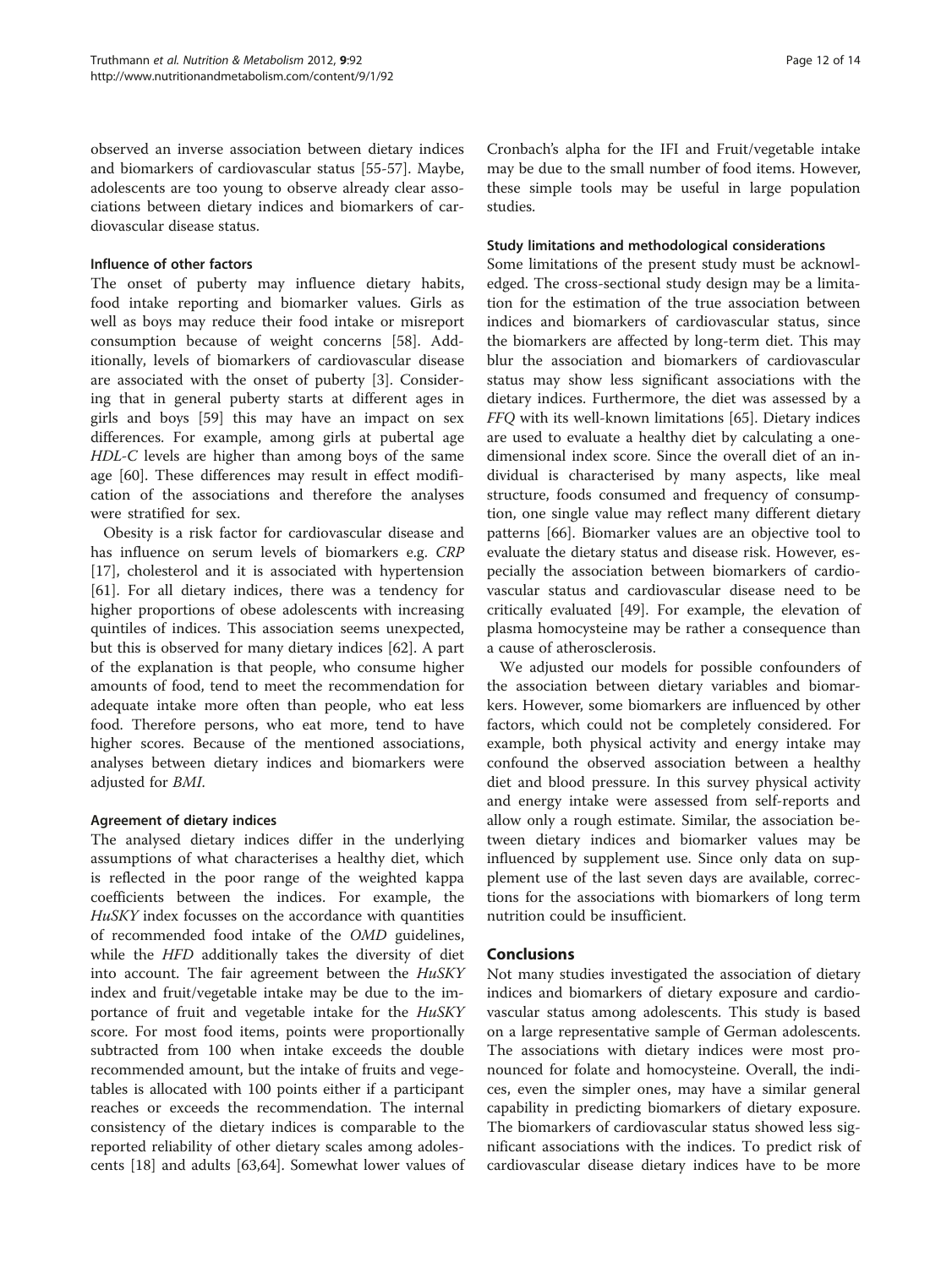<span id="page-12-0"></span>specific, for instance with regard to specific intakes of meat and dairy products. Other foods, which are not relevant for a specific outcome, may be excluded.

#### Abbreviations

BMI: Body mass index; BP: Blood pressure; CRP: C-reactive protein; DGE: German Nutrition Society; FFQ: Food Frequency Questionnaire; HbA1c: Glycohaemoglobin; HDL-C: High-density lipoprotein cholesterol; HFD: Healthy Food Diversity Index; HuSKY: Healthy Nutrition Score for Kids and Youth; IFI: Indicator Food Index; KiGGS: German Health Interview and Examination Survey for Children and Adolescents; OMD: Optimised mixed diet.

#### Competing interests

The authors declare that they have no competing interests.

#### Authors' contributions

JT conducted the present analysis and prepared the manuscript. GBMM and AR assisted with statistical analysis. GBMM, AR, ST, LD and JR contributed to the interpretation of the results and the writing of the manuscript. GBMM was involved in the design of the KiGGS study and is the major responsible developer of the KiGGS FFQ. All the authors were involved in the critical revision of the manuscript.

#### Acknowledgements

The study was supported by the German Research Foundation. KiGGS was funded by the German Ministry of Health, the Ministry of Education and Research, and the Robert Koch Institute. Analyses were performed while JT was a member of the School of Management, TU München. We would like to thank Christina Kleiser for sharing the syntax of the HuSKY and the IFI. Further, we would like to thank the families that participated in KiGGS.

#### Author details

<sup>1</sup> Robert Koch Institute Berlin, Department of Epidemiology and Health Reporting, Postbox 65 02 61D-13302, Berlin, Germany. <sup>2</sup>Christian-Albrechts-University of Kiel, Department of Food Economics and Consumption Studies, Olshausenstraße 40, D-24098, Kiel, Germany. <sup>3</sup>TU München, School of Management, Marketing and Consumer Research, Alte

#### Received: 6 June 2012 Accepted: 22 October 2012 Published: 24 October 2012

Akademie 16, D-85350, Freising, Germany.

#### References

- 1. Lake AA, Mathers JC, Rugg-Gunn AJ, Adamson AJ: Longitudinal change in food habits between adolescence (11–12 years) and adulthood (32–33 years): the ASH30 Study. J Publ Health 2006, 28:10–16.
- 2. Kelder SH, Perry CL, Klepp KI, Lytle LL: Longitudinal tracking of adolescent smoking, physical activity, and food choice behaviors. Am J Public Health 1994, 84:1121–1126.
- 3. Day RS, Fulton JE, Dai S, Mihalopoulos NL, Barradas DT: Nutrient intake, physical activity, and CVD risk factors in children: project heartbeat! Am J Prev Med 2009, 37:S25–S33.
- 4. Berenson GS, Srnivasan SR: Cardiovascular risk factors in youth with implications for aging: The Bogalusa Heart Study. Neurobiol Aging 2005, 26:303–307.
- 5. World Health Organization, Food Agriculture Organization of the United Nations: Diet, nutrition, and the prevention of chronic diseases: report of a joint WHO/FAO expert consultation.: World Health Organization; 2003.
- 6. Kant AK: Indexes of overall diet quality: a review. J Am Diet Assoc 1996, 96:785–791.
- 7. Hu FB: Dietary pattern analysis: a new direction in nutritional epidemiology. Curr Opin Lipidol 2002, 13:3–9.
- 8. Arvaniti F, Panagiotakos DB: Healthy indexes in public health practice and research: a review. Crit Rev Food Sci Nutr 2008, 48:317–327.
- Golley RK, Hendrie GA, McNaughton SA: Scores on the dietary guideline index for children and adolescents are associated with nutrient intake and socio-economic position but not adiposity. *J Nutr* 2011, 141:1340–1347.
- 10. Acar Tek N, Yildiran H, Akbulut G, Bilici S, Koksal E, Gezmen Karadag M, Sanlier N: Evaluation of dietary quality of adolescents using Healthy Eating Index. Nutr Res Pract 2011, 5:322–328.
- 11. Feskanich D, Rockett HRH, Colditz GA: Modifying the healthy eating index to assess diet quality in children and adolescents. J Am Diet Assoc 2004, 104:1375–1383.
- 12. Mirmiran P, Azadbakht L, Azizi F: Dietary quality-adherence to the dietary guidelines in Tehranian adolescents: Tehran lipid and glucose study. Int J Vitam Nutr Res 2005, 75:195–200.
- 13. Hurley KM, Oberlander SE, Merry BC, Wrobleski MM, Klassen AC, Black MM: The healthy eating index and youth healthy eating index are unique, nonredundant measures of diet quality among low-income, African American adolescents. J Nutr 2009, 139:359–364.
- 14. Huybrechts I, Vereecken C, De Bacquer D, Vandevijvere S, Van Oyen H, Maes L, Vanhauwaert E, Temme L, De Backer G, De Henauw S: Reproducibility and validity of a diet quality index for children assessed using a FFQ. Br J Nutr 2010, 104:135–144.
- 15. Angelopoulos P, Kourlaba G, Kondaki K, Fragiadakis GA, Manios Y: Assessing children's diet quality in Crete based on healthy eating index: the children study. Eur J Clin Nutr 2009, 63:964-969.
- 16. Serra-Majem L, Ribas L, Ngo J, Ortega RM, García A, Pérez-Rodrigo C, Aranceta J: Food, youth and the Mediterranean diet in Spain. Development of KIDMED, Mediterranean diet quality index in children and adolescents. Publ Health Nutr 2004, 7:931–935.
- 17. Lazarou C, Panagiotakos DB, Chrysohoou C, Andronikou C, Matalas A-L: C-Reactive protein levels are associated with adiposity and a high inflammatory foods index in mountainous Cypriot children. Clin Nutr 2010, 29:779–783.
- 18. Lazarou C, Panagiotakos DB, Matalas A-L: Foods E-KINDEX: A dietary index associated with reduced blood pressure levels among young children: The CYKIDS study. J Am Diet Assoc 2009, 109:1070–1075.
- 19. Kersting M, Alexy U, Clausen K: Using the concept of food based dietary guidelines to develop an Optimized Mixed Diet (OMD) for German children and adolescents. J Pediatr Gastroenterol Nutr 2005, 40:301–308.
- 20. Drescher LS, Thiele S, Mensink GBM: A new index to measure healthy food diversity better reflects a healthy diet than traditional measures. J Nutr 2007, 137:647–651.
- 21. Kleiser C, Mensink GBM, Scheidt-Nave C, Kurth BM: HuSKY: a healthy nutrition score based on food intake of children and adolescents in Germany. Br J Nutr 2009, 102:610–618.
- 22. Kleiser C, Mensink GBM, Kurth BM, Neuhauser H, Schenk L: Ernährungsverhalten von Kindern und Jugendlichen mit Migrationshintergrund - KiGGS-Migrantenauswertung - Endbericht. (Eating habits of children and adolescents with migration background - KiGGS migrants report - final report). 2007.
- 23. Kamtsiuris P, Lange M, Schaffrath Rosario A: Der Kinder- und Jugendgesundheitssurvey (KiGGS): Stichprobendesign, response und nonresponse-analyse. (The National Health Interview and Examination Survey for Children and Adolescents (KiGGS): Sample design, response and nonresponse analysis). Bundesgesundheitsblatt Gesundheitsforschung Gesundheitsschutz 2007, 50:547–556.
- 24. Kurth BM, Kamtsiuris P, Holling H, Schlaud M, Dolle R, Ellert U, Kahl H, Knopf H, Lange M, Mensink GBM, et al: Der Kinder- und Jugendgesundheitssurvey (KiGGS): Ein Überblick über Planung, Durchführung und Ergebnisse unter Berücksichtigung von Aspekten eines Qualitätsmanagements. (The German Health Interview and Examination Survey for Children and Adolescents (KiGGS): an overview of planning, implementation and results taking into account aspects of quality management). BMC Public Health 2008, 8:196.
- 25. Schaffrath Rosario A, Kurth BM, Stolzenberg H, Ellert U, Neuhauser H: Body mass index percentiles for children and adolescents in Germany based on a nationally representative sample (KiGGS 2003-2006). Eur J Clin Nutr 2010, 64:341–349.
- 26. Thierfelder W, Dortschy R, Hintzpeter B, Kahl H, Scheidt-Nave C: Biochemical measures in the German Health Interview and Examination Survey for Children and Adolescents (KiGGS). LaboratoriumsMedizin 2008, 32.
- 27. Mensink GBM, Burger M: Was isst du? Ein Verzehrshäufigkeitsfragebogen für Kinder und Jugendliche. (What do you eat? Food frequency questionnaire for children and adolescents). Bundesgesundheitsblatt Gesundheitsforschung Gesundheitsschutz 2004, 47:219–226.
- 28. Knopf H: Arzneimittelanwendung bei Kindern und Jugendlichen. (Medication use in children and adolescents.). Bundesgesundheitsblatt Gesundheitsforschung Gesundheitsschutz 2007, 50:863–870.